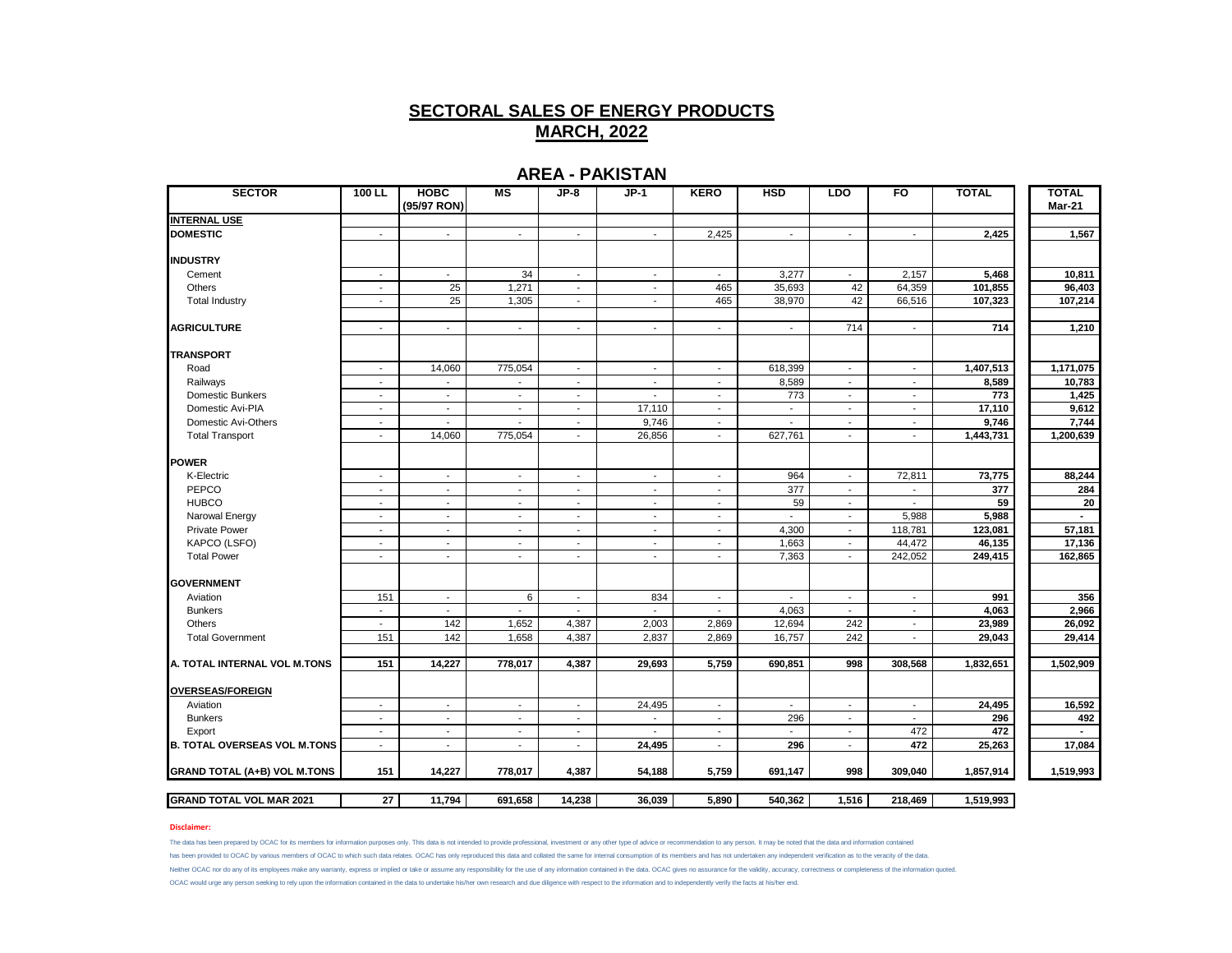|                                     |                          |                            |                          | <b>SINDH</b>             |                             |                          |                          |                          |                          |                |
|-------------------------------------|--------------------------|----------------------------|--------------------------|--------------------------|-----------------------------|--------------------------|--------------------------|--------------------------|--------------------------|----------------|
| <b>SECTOR</b>                       | $100$ LL                 | <b>HOBC</b><br>(95/97 RON) | MS                       | $JP-8$                   | $JP-1$                      | <b>KERO</b>              | <b>HSD</b>               | <b>LDO</b>               | FO                       | <b>TOTAL</b>   |
| <b>INTERNAL USE</b>                 |                          |                            |                          |                          |                             |                          |                          |                          |                          |                |
| <b>DOMESTIC</b>                     | $\blacksquare$           | $\blacksquare$             | $\blacksquare$           | $\blacksquare$           | $\blacksquare$              | 152                      | $\overline{\phantom{a}}$ | $\overline{\phantom{a}}$ | $\overline{\phantom{a}}$ | 152            |
| <b>INDUSTRY</b>                     |                          |                            |                          |                          |                             |                          |                          |                          |                          |                |
| Cement                              | $\overline{\phantom{a}}$ | $\blacksquare$             | $\blacksquare$           | $\overline{\phantom{a}}$ | $\overline{\phantom{a}}$    | $\overline{\phantom{a}}$ | 460                      | $\overline{\phantom{a}}$ | 84                       | 544            |
| Others                              | $\blacksquare$           | $\blacksquare$             | 267                      | $\overline{\phantom{a}}$ | $\blacksquare$              | 51                       | 19,215                   | $\overline{\phantom{a}}$ | 11,207                   | 30,740         |
| <b>Total Industry</b>               | $\sim$                   | $\blacksquare$             | 267                      | $\overline{\phantom{a}}$ | $\blacksquare$              | 51                       | 19,675                   | $\overline{\phantom{a}}$ | 11,291                   | 31,284         |
| <b>AGRICULTURE</b>                  | $\sim$                   | $\blacksquare$             | $\blacksquare$           | $\mathbf{r}$             | $\mathcal{L}_{\mathcal{A}}$ | $\blacksquare$           | $\overline{\phantom{a}}$ | $\blacksquare$           | $\blacksquare$           | $\blacksquare$ |
| <b>TRANSPORT</b>                    |                          |                            |                          |                          |                             |                          |                          |                          |                          |                |
| Road                                | $\overline{\phantom{a}}$ | 3,954                      | 174,552                  | $\blacksquare$           | $\overline{\phantom{a}}$    | $\overline{\phantom{a}}$ | 153,127                  | $\overline{\phantom{a}}$ | $\blacksquare$           | 331,633        |
| Railways                            | $\overline{\phantom{a}}$ | $\overline{\phantom{a}}$   | $\overline{\phantom{a}}$ | $\overline{\phantom{a}}$ | $\overline{\phantom{a}}$    | $\overline{\phantom{a}}$ | 3,612                    | $\overline{\phantom{a}}$ | $\overline{\phantom{a}}$ | 3,612          |
| <b>Domestic Bunkers</b>             | $\overline{\phantom{a}}$ | $\overline{\phantom{a}}$   | $\blacksquare$           | $\tilde{\phantom{a}}$    | $\blacksquare$              | $\overline{\phantom{a}}$ | 773                      | $\overline{\phantom{a}}$ | $\overline{\phantom{a}}$ | 773            |
| Domestic Avi-PIA                    | $\blacksquare$           | $\sim$                     | $\sim$                   | $\overline{\phantom{a}}$ | 17,110                      | $\blacksquare$           | $\blacksquare$           | $\overline{\phantom{a}}$ | $\overline{\phantom{a}}$ | 17,110         |
| Domestic Avi-Others                 | $\overline{\phantom{a}}$ | $\blacksquare$             | $\blacksquare$           | $\overline{\phantom{a}}$ | 4,237                       | $\overline{\phantom{a}}$ | $\overline{\phantom{a}}$ | $\overline{\phantom{a}}$ | $\overline{\phantom{a}}$ | 4,237          |
| <b>Total Transport</b>              | $\overline{\phantom{a}}$ | 3,954                      | 174,552                  | $\blacksquare$           | 21,347                      | $\blacksquare$           | 157,512                  | $\blacksquare$           | $\blacksquare$           | 357,365        |
| <b>POWER</b>                        |                          |                            |                          |                          |                             |                          |                          |                          |                          |                |
| K-Electric                          | $\overline{\phantom{a}}$ | $\overline{\phantom{a}}$   | $\overline{\phantom{a}}$ | $\overline{\phantom{a}}$ | $\overline{\phantom{a}}$    | $\overline{\phantom{a}}$ | 964                      | $\overline{\phantom{a}}$ | 72,811                   | 73,775         |
| PEPCO                               | $\overline{\phantom{a}}$ | $\overline{\phantom{a}}$   | $\overline{\phantom{a}}$ | $\overline{\phantom{a}}$ | $\overline{\phantom{a}}$    | $\overline{\phantom{a}}$ | 42                       | $\overline{\phantom{a}}$ | $\blacksquare$           | 42             |
| <b>HUBCO</b>                        | $\blacksquare$           | $\blacksquare$             | $\blacksquare$           | $\blacksquare$           | $\blacksquare$              | $\blacksquare$           | $\blacksquare$           | $\overline{\phantom{a}}$ | $\blacksquare$           | $\sim$         |
| Narowal Energy                      | $\sim$                   | $\blacksquare$             | $\blacksquare$           | $\blacksquare$           | $\blacksquare$              | $\blacksquare$           | $\overline{a}$           | $\blacksquare$           | $\overline{a}$           | $\mathbf{r}$   |
| <b>Private Power</b>                | $\overline{\phantom{a}}$ | $\overline{\phantom{a}}$   | $\overline{\phantom{a}}$ | $\overline{\phantom{a}}$ | $\overline{\phantom{a}}$    | $\overline{\phantom{a}}$ | 905                      | $\overline{\phantom{a}}$ | 29,626                   | 30,531         |
| KAPCO (LSFO)                        | $\sim$                   | $\overline{\phantom{a}}$   | $\overline{\phantom{a}}$ | $\overline{\phantom{a}}$ | $\blacksquare$              | $\sim$                   | $\sim$                   | $\sim$                   | $\blacksquare$           | $\sim$         |
| <b>Total Power</b>                  | $\sim$                   | $\sim$                     | $\sim$                   | $\blacksquare$           | $\blacksquare$              | $\blacksquare$           | 1,911                    | $\sim$                   | 102,437                  | 104,348        |
| <b>GOVERNMENT</b>                   |                          |                            |                          |                          |                             |                          |                          |                          |                          |                |
| Aviation                            | $\sim$                   | $\sim$                     | 6                        | $\sim$                   | $\blacksquare$              | $\overline{\phantom{a}}$ | $\blacksquare$           | $\overline{\phantom{a}}$ | $\sim$                   | 6              |
| <b>Bunkers</b>                      | $\overline{\phantom{a}}$ | $\sim$                     | $\sim$                   | $\tilde{\phantom{a}}$    | $\blacksquare$              | $\blacksquare$           | 329                      | $\overline{\phantom{a}}$ | $\sim$                   | 329            |
| <b>Others</b>                       | $\overline{\phantom{a}}$ | 15                         | 251                      | 1,154                    | $\blacksquare$              | 182                      | 2,324                    | $\overline{\phantom{a}}$ | $\blacksquare$           | 3,926          |
| <b>Total Government</b>             | $\sim$                   | 15                         | 257                      | 1,154                    | $\blacksquare$              | 182                      | 2,653                    | $\sim$                   | $\sim$                   | 4,261          |
|                                     |                          |                            |                          |                          |                             |                          |                          |                          |                          |                |
| A. TOTAL INTERNAL VOL M.TONS        | $\blacksquare$           | 3,969                      | 175,076                  | 1,154                    | 21,347                      | 385                      | 181,751                  | $\blacksquare$           | 113,728                  | 497,410        |
| <b>OVERSEAS/FOREIGN</b>             |                          |                            |                          |                          |                             |                          |                          |                          |                          |                |
| Aviation                            | $\blacksquare$           | $\mathbf{r}$               | $\blacksquare$           | $\mathbf{r}$             | 23,770                      | $\blacksquare$           | $\blacksquare$           | $\mathbf{r}$             | $\overline{\phantom{a}}$ | 23,770         |
| <b>Bunkers</b>                      | $\overline{\phantom{a}}$ | $\overline{\phantom{a}}$   | $\overline{\phantom{a}}$ | $\overline{\phantom{a}}$ | $\overline{\phantom{a}}$    | $\overline{\phantom{a}}$ | 296                      | $\overline{\phantom{a}}$ | $\overline{\phantom{a}}$ | 296            |
| Export                              | $\blacksquare$           | $\overline{\phantom{a}}$   | $\overline{\phantom{a}}$ | $\tilde{\phantom{a}}$    | $\overline{\phantom{a}}$    | $\overline{\phantom{a}}$ | $\blacksquare$           | $\overline{\phantom{a}}$ | $\overline{\phantom{a}}$ |                |
| <b>B. TOTAL OVERSEAS VOL M.TONS</b> | $\blacksquare$           | $\blacksquare$             | $\blacksquare$           | $\blacksquare$           | 23,770                      | $\blacksquare$           | 296                      | $\sim$                   | $\blacksquare$           | 24,066         |
| <b>GRAND TOTAL (A+B) VOL M.TONS</b> | $\blacksquare$           | 3,969                      | 175,076                  | 1,154                    | 45,117                      | 385                      | 182,047                  | ٠                        | 113,728                  | 521,476        |

### **Disclaimer:**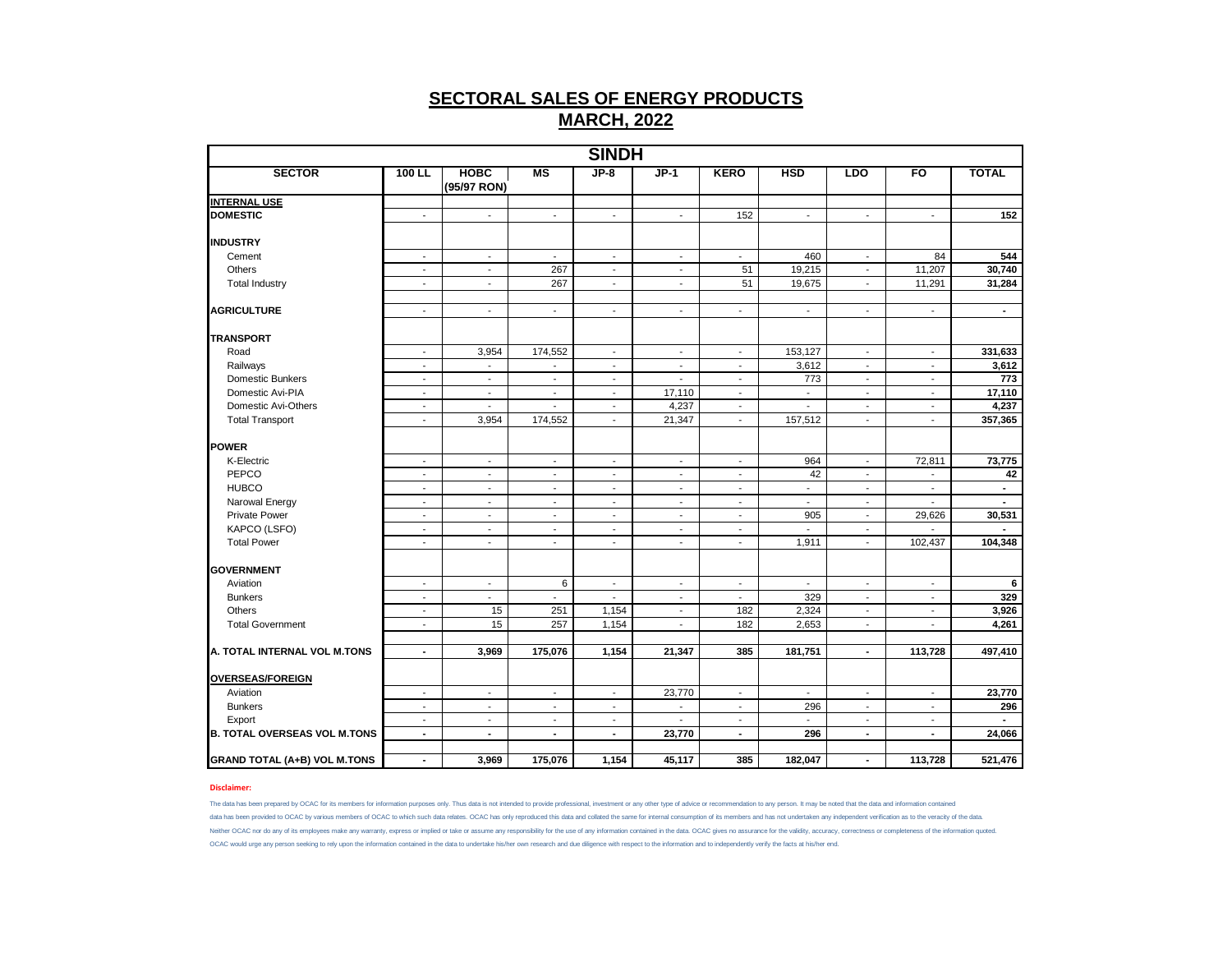|                                     |                          |                             |                          | <b>PUNJAB</b>            |                          |                          |                          |                          |                          |                |
|-------------------------------------|--------------------------|-----------------------------|--------------------------|--------------------------|--------------------------|--------------------------|--------------------------|--------------------------|--------------------------|----------------|
| <b>SECTOR</b>                       | $100$ LL                 | <b>HOBC</b><br>(95/97 RON)  | MS                       | $JP-8$                   | $JP-1$                   | <b>KERO</b>              | <b>HSD</b>               | <b>LDO</b>               | FO                       | <b>TOTAL</b>   |
| <b>INTERNAL USE</b>                 |                          |                             |                          |                          |                          |                          |                          |                          |                          |                |
| <b>DOMESTIC</b>                     | $\sim$                   | $\blacksquare$              | $\overline{\phantom{a}}$ | $\sim$                   | $\overline{\phantom{a}}$ | 1,969                    | $\overline{\phantom{a}}$ | $\sim$                   | $\blacksquare$           | 1,969          |
| <b>INDUSTRY</b>                     |                          |                             |                          |                          |                          |                          |                          |                          |                          |                |
| Cement                              | $\overline{\phantom{a}}$ | $\blacksquare$              | 29                       | $\sim$                   | $\overline{\phantom{a}}$ | $\overline{\phantom{a}}$ | 1,080                    | $\blacksquare$           | 2,073                    | 3,182          |
| Others                              | $\blacksquare$           | 25                          | 953                      | $\sim$                   | $\blacksquare$           | 382                      | 13,959                   | 42                       | 52,777                   | 68,138         |
| <b>Total Industry</b>               | $\sim$                   | 25                          | 982                      | $\blacksquare$           | $\blacksquare$           | 382                      | 15,039                   | 42                       | 54,850                   | 71,320         |
| <b>AGRICULTURE</b>                  | $\blacksquare$           | $\blacksquare$              | $\overline{\phantom{a}}$ | $\overline{\phantom{a}}$ | $\overline{\phantom{a}}$ | $\blacksquare$           | $\overline{\phantom{a}}$ | 470                      | $\overline{\phantom{a}}$ | 470            |
| <b>TRANSPORT</b>                    |                          |                             |                          |                          |                          |                          |                          |                          |                          |                |
| Road                                | $\sim$                   | 9,083                       | 486,723                  | $\blacksquare$           | $\blacksquare$           | $\blacksquare$           | 352,840                  | $\sim$                   | $\blacksquare$           | 848,646        |
| Railways                            | $\blacksquare$           | $\blacksquare$              | $\blacksquare$           | $\sim$                   | $\blacksquare$           | $\overline{\phantom{a}}$ | 4,977                    | $\sim$                   | $\blacksquare$           | 4,977          |
| <b>Domestic Bunkers</b>             | $\blacksquare$           | $\blacksquare$              | $\blacksquare$           | $\blacksquare$           | $\blacksquare$           | $\blacksquare$           | $\overline{\phantom{a}}$ | $\overline{\phantom{a}}$ | $\blacksquare$           | $\blacksquare$ |
| Domestic Avi-PIA                    | $\sim$                   | $\blacksquare$              | $\blacksquare$           | $\blacksquare$           |                          | ÷,                       | $\overline{\phantom{a}}$ | $\blacksquare$           | $\blacksquare$           |                |
| Domestic Avi-Others                 | $\overline{\phantom{a}}$ | $\overline{\phantom{a}}$    | $\overline{\phantom{a}}$ | $\sim$                   | 5,500                    | $\blacksquare$           | $\overline{\phantom{a}}$ | $\sim$                   | $\overline{\phantom{a}}$ | 5,500          |
| <b>Total Transport</b>              | $\blacksquare$           | 9,083                       | 486,723                  | $\blacksquare$           | 5,500                    | $\blacksquare$           | 357,817                  | $\sim$                   | $\blacksquare$           | 859,123        |
| <b>POWER</b>                        |                          |                             |                          |                          |                          |                          |                          |                          |                          |                |
| K-Electric                          | $\overline{\phantom{a}}$ | $\sim$                      | $\blacksquare$           | $\sim$                   | $\overline{\phantom{a}}$ | $\blacksquare$           | $\sim$                   | $\sim$                   | $\sim$                   | $\sim$         |
| PEPCO                               | $\mathcal{L}$            | $\mathcal{L}$               | L.                       | $\overline{a}$           | $\tilde{\phantom{a}}$    | $\overline{\phantom{a}}$ | 243                      | $\mathcal{L}$            | $\overline{\phantom{a}}$ | 243            |
| <b>HUBCO</b>                        | $\blacksquare$           | $\blacksquare$              | $\blacksquare$           | $\blacksquare$           | $\sim$                   | $\blacksquare$           | $\overline{\phantom{a}}$ | $\overline{\phantom{a}}$ | ÷,                       |                |
| Narowal Energy                      | $\blacksquare$           | $\blacksquare$              | $\blacksquare$           | $\blacksquare$           | $\blacksquare$           | $\overline{\phantom{a}}$ | $\blacksquare$           | $\overline{\phantom{a}}$ | 5,988                    | 5,988          |
| <b>Private Power</b>                | $\sim$                   | $\mathcal{L}^{\mathcal{A}}$ | $\sim$                   | $\blacksquare$           | $\sim$                   | $\overline{\phantom{a}}$ | 3,395                    | $\sim$                   | 89,155                   | 92,550         |
| KAPCO (LSFO)                        | $\overline{\phantom{a}}$ | $\sim$                      | $\overline{\phantom{a}}$ | $\overline{\phantom{a}}$ | $\overline{\phantom{a}}$ | $\blacksquare$           | 1,663                    | $\sim$                   | 44,472                   | 46,135         |
| <b>Total Power</b>                  | $\sim$                   | $\blacksquare$              | $\blacksquare$           | ÷,                       | $\blacksquare$           | $\overline{\phantom{m}}$ | 5,301                    | $\overline{\phantom{a}}$ | 139,615                  | 144,916        |
|                                     |                          |                             |                          |                          |                          |                          |                          |                          |                          |                |
| <b>GOVERNMENT</b>                   |                          |                             |                          |                          |                          |                          |                          |                          |                          |                |
| Aviation                            | 68                       | $\mathbf{r}$                | $\blacksquare$           | $\sim$                   | 767                      | $\blacksquare$           | $\mathbf{r}$             | $\sim$                   | $\mathbf{r}$             | 835            |
| <b>Bunkers</b>                      | $\overline{\phantom{a}}$ | $\blacksquare$              | $\blacksquare$           | $\overline{\phantom{a}}$ | $\blacksquare$           | $\overline{\phantom{a}}$ | 3,705                    | $\blacksquare$           | $\blacksquare$           | 3,705          |
| Others                              | $\blacksquare$           | 49                          | 1,038                    | 3,233                    | 1,889                    | 83                       | 6,380                    | 134                      | $\blacksquare$           | 12,806         |
| <b>Total Government</b>             | 68                       | 49                          | 1,038                    | 3,233                    | 2,656                    | 83                       | 10,085                   | 134                      | $\sim$                   | 17,346         |
| A. TOTAL INTERNAL VOL M.TONS        | 68                       | 9,157                       | 488,743                  | 3,233                    | 8,156                    | 2,434                    | 388,242                  | 646                      | 194,465                  | 1,095,144      |
| <b>OVERSEAS/FOREIGN</b>             |                          |                             |                          |                          |                          |                          |                          |                          |                          |                |
| Aviation                            | $\blacksquare$           | $\blacksquare$              | $\blacksquare$           | $\blacksquare$           | 718                      | $\blacksquare$           | $\blacksquare$           | $\blacksquare$           | $\blacksquare$           | 718            |
| <b>Bunkers</b>                      | $\sim$                   | $\sim$                      | $\blacksquare$           | $\sim$                   | $\mathbf{r}$             | $\blacksquare$           | $\blacksquare$           | $\blacksquare$           | $\sim$                   | $\sim$         |
| Export                              | $\blacksquare$           | $\blacksquare$              | $\blacksquare$           | $\overline{\phantom{a}}$ | $\blacksquare$           | $\blacksquare$           | $\overline{\phantom{a}}$ | $\blacksquare$           | $\blacksquare$           | $\sim$         |
| <b>B. TOTAL OVERSEAS VOL M.TONS</b> | $\blacksquare$           | $\blacksquare$              | $\blacksquare$           | $\blacksquare$           | 718                      | $\blacksquare$           | $\blacksquare$           | $\blacksquare$           | $\blacksquare$           | 718            |
|                                     |                          |                             |                          |                          |                          |                          |                          |                          |                          |                |
| <b>GRAND TOTAL (A+B) VOL M.TONS</b> | 68                       | 9,157                       | 488,743                  | 3,233                    | 8,874                    | 2,434                    | 388,242                  | 646                      | 194,465                  | 1,095,862      |

### **Disclaimer:**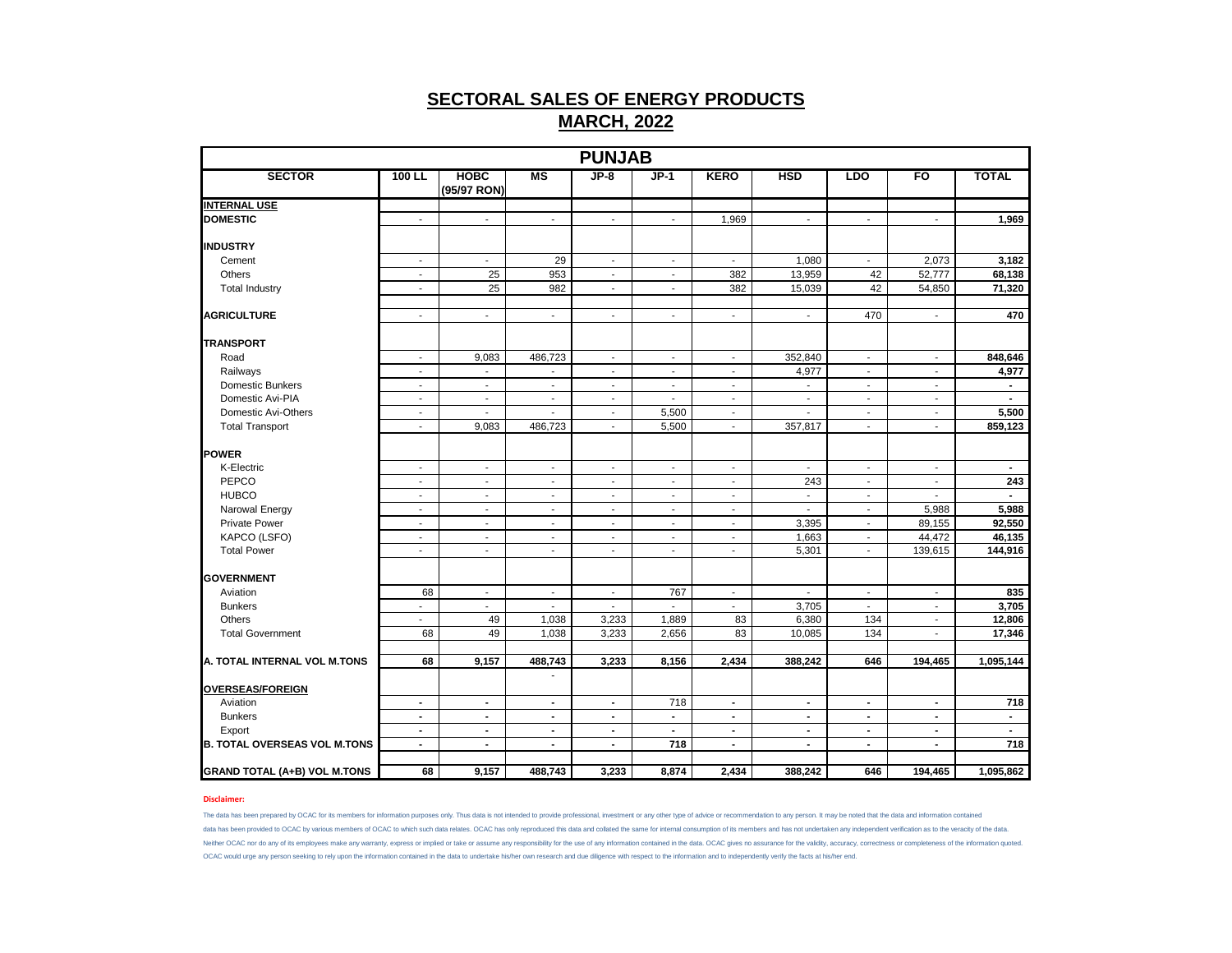|                                     |                          |                            |                          |                          | <b>KHYBER PAKHTUN KHAWA</b> |                          |                          |                          |                          |                |
|-------------------------------------|--------------------------|----------------------------|--------------------------|--------------------------|-----------------------------|--------------------------|--------------------------|--------------------------|--------------------------|----------------|
| <b>SECTOR</b>                       | 100 LL                   | <b>HOBC</b><br>(95/97 RON) | <b>MS</b>                | $JP-8$                   | $JP-1$                      | <b>KERO</b>              | <b>HSD</b>               | <b>LDO</b>               | FO                       | <b>TOTAL</b>   |
| <b>INTERNAL USE</b>                 |                          |                            |                          |                          |                             |                          |                          |                          |                          |                |
| <b>DOMESTIC</b>                     | $\sim$                   | $\sim$                     | $\sim$                   | $\blacksquare$           | $\sim$                      | 272                      | $\blacksquare$           | $\blacksquare$           | $\mathbf{r}$             | 272            |
|                                     |                          |                            |                          |                          |                             |                          |                          |                          |                          |                |
| <b>INDUSTRY</b>                     |                          |                            |                          |                          |                             |                          |                          |                          |                          |                |
| Cement                              | $\sim$                   | $\sim$                     | $\sim$                   | $\sim$                   | $\sim$                      | $\sim$                   | 1,269                    | $\sim$                   | $\sim$                   | 1,269          |
| Others                              | $\sim$                   | $\blacksquare$             | 11                       | $\blacksquare$           | $\blacksquare$              | 32                       | 1,242                    | $\sim$                   | 375                      | 1,660          |
| <b>Total Industry</b>               | $\sim$                   | $\blacksquare$             | 11                       | $\blacksquare$           | $\blacksquare$              | 32                       | 2,511                    | $\blacksquare$           | 375                      | 2,929          |
| <b>AGRICULTURE</b>                  | $\sim$                   | $\sim$                     | $\sim$                   | $\blacksquare$           | $\blacksquare$              | $\blacksquare$           | $\sim$                   | 209                      | $\sim$                   | 209            |
| <b>TRANSPORT</b>                    |                          |                            |                          |                          |                             |                          |                          |                          |                          |                |
| Road                                | $\overline{\phantom{a}}$ | 951                        | 89,804                   | $\overline{\phantom{a}}$ | $\overline{\phantom{a}}$    | $\blacksquare$           | 89,582                   | $\overline{\phantom{a}}$ | $\blacksquare$           | 180,337        |
| Railways                            | $\blacksquare$           | $\mathcal{L}$              | $\mathcal{L}$            | $\blacksquare$           | $\mathbf{r}$                | $\blacksquare$           | $\mathbf{r}$             | $\blacksquare$           | $\sim$                   | $\blacksquare$ |
| Domestic Bunkers                    | $\sim$                   | $\overline{\phantom{a}}$   | $\sim$                   | $\blacksquare$           | $\blacksquare$              | $\sim$                   | $\overline{\phantom{a}}$ | $\sim$                   | $\overline{\phantom{a}}$ | $\blacksquare$ |
| Domestic Avi-PIA                    | $\sim$                   | $\blacksquare$             | $\overline{\phantom{a}}$ | $\blacksquare$           | $\blacksquare$              | $\blacksquare$           | $\blacksquare$           | $\sim$                   | $\overline{\phantom{a}}$ | $\sim$         |
| Domestic Avi-Others                 | $\blacksquare$           | $\blacksquare$             | $\sim$                   | $\blacksquare$           | $\overline{7}$              | $\blacksquare$           | $\blacksquare$           | $\sim$                   | $\blacksquare$           | $\overline{7}$ |
| <b>Total Transport</b>              | $\sim$                   | 951                        | 89,804                   | $\blacksquare$           | $\overline{7}$              | $\blacksquare$           | 89,582                   | $\blacksquare$           | $\overline{\phantom{a}}$ | 180,344        |
| <b>POWER</b>                        |                          |                            |                          |                          |                             |                          |                          |                          |                          |                |
| K-Electric                          | $\overline{\phantom{a}}$ | $\overline{\phantom{a}}$   | $\blacksquare$           | $\overline{\phantom{a}}$ | $\overline{\phantom{a}}$    | $\overline{\phantom{a}}$ | $\overline{\phantom{a}}$ | $\blacksquare$           | $\overline{\phantom{a}}$ | $\blacksquare$ |
| PEPCO                               | $\overline{\phantom{a}}$ | $\overline{\phantom{a}}$   | $\overline{\phantom{a}}$ | $\overline{\phantom{a}}$ | $\overline{\phantom{a}}$    | $\overline{\phantom{a}}$ | 92                       | $\blacksquare$           | $\overline{\phantom{a}}$ | 92             |
| <b>HUBCO</b>                        | $\sim$                   | $\overline{\phantom{a}}$   | $\overline{\phantom{a}}$ | $\overline{\phantom{a}}$ | $\overline{\phantom{a}}$    | $\blacksquare$           | $\sim$                   | $\overline{\phantom{a}}$ | $\overline{\phantom{a}}$ | $\blacksquare$ |
| Narowal Energy                      | $\sim$                   | $\sim$                     | $\sim$                   | $\sim$                   | $\overline{\phantom{a}}$    | $\blacksquare$           | $\sim$                   | $\sim$                   | $\sim$                   | $\sim$         |
| <b>Private Power</b>                | $\sim$                   | $\blacksquare$             | $\sim$                   | $\blacksquare$           | $\sim$                      | $\sim$                   | $\sim$                   | $\blacksquare$           | $\blacksquare$           | $\sim$         |
| KAPCO (LSFO)                        | $\overline{\phantom{a}}$ | $\overline{\phantom{a}}$   | $\overline{\phantom{a}}$ | $\overline{\phantom{a}}$ | $\overline{\phantom{a}}$    | $\overline{\phantom{a}}$ | $\overline{\phantom{a}}$ | $\overline{\phantom{a}}$ | $\overline{\phantom{a}}$ | $\blacksquare$ |
| <b>Total Power</b>                  | $\sim$                   | $\overline{\phantom{a}}$   | $\overline{\phantom{a}}$ | $\overline{\phantom{a}}$ | $\overline{\phantom{a}}$    | $\blacksquare$           | 92                       | $\sim$                   | $\blacksquare$           | 92             |
|                                     |                          |                            |                          |                          |                             |                          |                          |                          |                          |                |
| <b>GOVERNMENT</b>                   |                          |                            |                          |                          |                             |                          |                          |                          |                          |                |
| Aviation                            | 83                       | $\overline{\phantom{a}}$   | $\overline{\phantom{a}}$ | $\overline{\phantom{a}}$ | $\overline{\phantom{a}}$    | $\overline{\phantom{a}}$ | $\overline{\phantom{a}}$ | $\blacksquare$           | $\overline{\phantom{a}}$ | 83             |
| <b>Bunkers</b>                      | $\sim$                   | $\sim$                     | $\sim$                   | $\overline{\phantom{a}}$ | $\overline{\phantom{a}}$    | $\blacksquare$           | 29                       | $\blacksquare$           | $\overline{\phantom{a}}$ | 29             |
| Others                              | $\sim$                   | 78                         | 354                      | $\blacksquare$           | 78                          | 1,793                    | 2,883                    | 43                       | $\blacksquare$           | 5,229          |
| <b>Total Government</b>             | 83                       | 78                         | 354                      | $\overline{\phantom{a}}$ | 78                          | 1,793                    | 2,912                    | 43                       | $\blacksquare$           | 5,341          |
| A. TOTAL INTERNAL VOL M.TONS        | 83                       | 1,029                      | 90,169                   | $\blacksquare$           | 85                          | 2,097                    | 95,097                   | 252                      | 375                      | 189,187        |
|                                     |                          |                            |                          |                          |                             |                          |                          |                          |                          |                |
| <b>OVERSEAS/FOREIGN</b>             |                          |                            |                          |                          |                             |                          |                          |                          |                          |                |
| Aviation                            | $\sim$                   | $\overline{\phantom{a}}$   | $\sim$                   | $\overline{\phantom{a}}$ | $\sim$                      | $\blacksquare$           | $\overline{\phantom{a}}$ | $\sim$                   | $\overline{\phantom{a}}$ | $\blacksquare$ |
| <b>Bunkers</b>                      | $\mathbf{r}$             | $\mathbf{r}$               | $\sim$                   | $\overline{a}$           | $\sim$                      | $\overline{a}$           | $\sim$                   | $\sim$                   | $\overline{a}$           | $\blacksquare$ |
| Export                              | $\blacksquare$           | $\blacksquare$             | $\overline{\phantom{a}}$ | $\overline{\phantom{a}}$ | $\overline{\phantom{a}}$    | $\blacksquare$           | $\blacksquare$           | $\blacksquare$           | $\overline{\phantom{a}}$ | $\blacksquare$ |
| <b>B. TOTAL OVERSEAS VOL M.TONS</b> | $\blacksquare$           | $\sim$                     | $\blacksquare$           | $\blacksquare$           | $\overline{\phantom{a}}$    | $\blacksquare$           | $\overline{\phantom{a}}$ | $\sim$                   | $\blacksquare$           | $\blacksquare$ |
| <b>GRAND TOTAL (A+B) VOL M.TONS</b> | 83                       | 1,029                      | 90,169                   | $\blacksquare$           | 85                          | 2,097                    | 95,097                   | 252                      | 375                      | 189,187        |

### **Disclaimer:**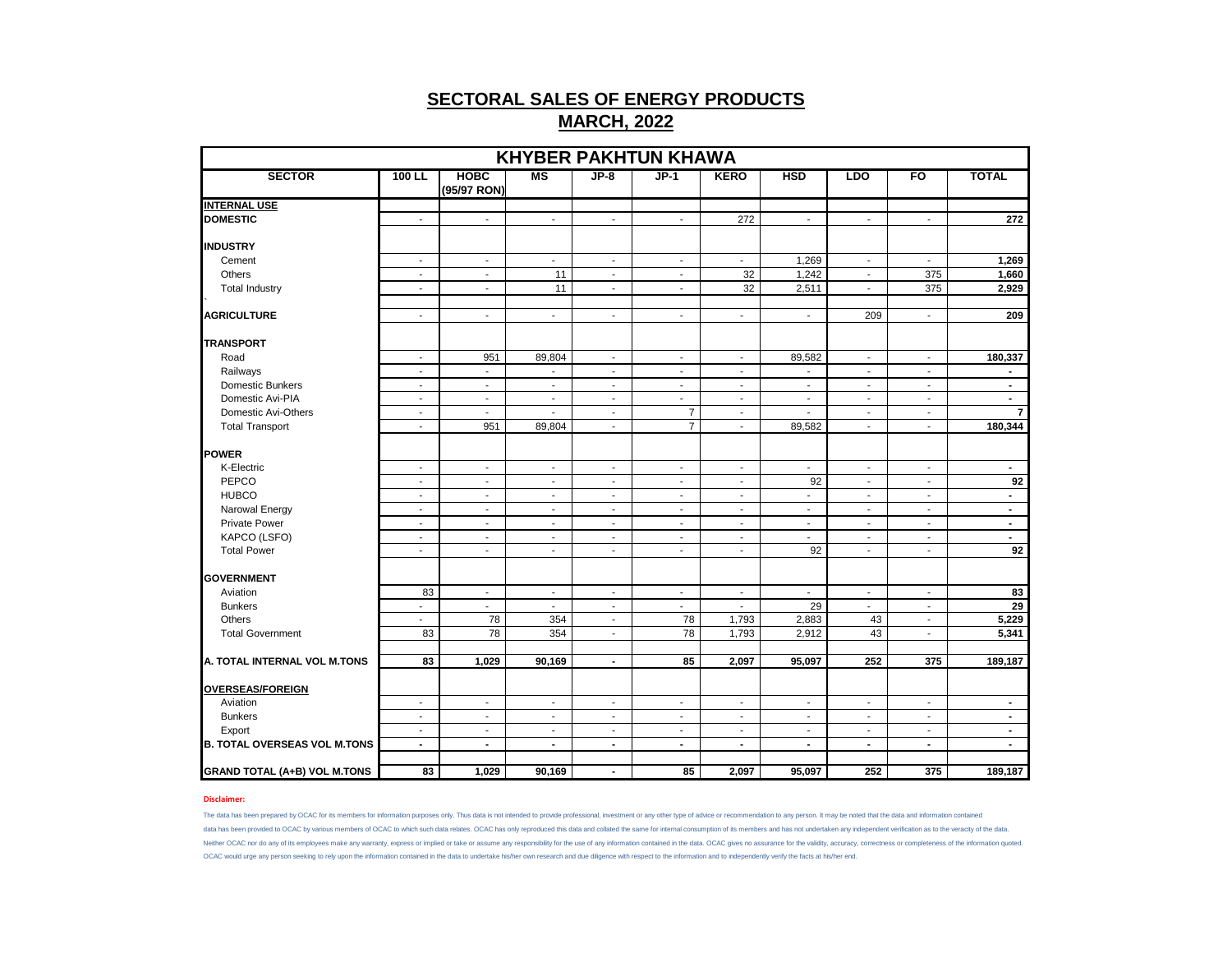|                                     |                          |                            |                          | <b>BALOCHISTAN</b>       |                          |                          |                          |                          |                          |                |
|-------------------------------------|--------------------------|----------------------------|--------------------------|--------------------------|--------------------------|--------------------------|--------------------------|--------------------------|--------------------------|----------------|
| <b>SECTOR</b>                       | 100 LL                   | <b>HOBC</b><br>(95/97 RON) | <b>MS</b>                | $JP-8$                   | $JP-1$                   | <b>KERO</b>              | <b>HSD</b>               | <b>LDO</b>               | FO                       | <b>TOTAL</b>   |
| <b>INTERNAL USE</b>                 |                          |                            |                          |                          |                          |                          |                          |                          |                          |                |
| <b>DOMESTIC</b>                     | $\blacksquare$           | $\blacksquare$             | $\sim$                   | $\mathbf{r}$             | $\sim$                   | 32                       | $\mathbf{r}$             | $\mathbf{r}$             | $\mathbf{r}$             | 32             |
| <b>INDUSTRY</b>                     |                          |                            |                          |                          |                          |                          |                          |                          |                          |                |
| Cement                              | $\sim$                   | $\sim$                     | 5                        | $\sim$                   | $\sim$                   | $\sim$                   | 468                      | $\sim$                   | $\sim$                   | 473            |
| Others                              | $\blacksquare$           | $\blacksquare$             | 40                       | $\sim$                   | $\blacksquare$           | $\sim$                   | 1,080                    | $\blacksquare$           | $\blacksquare$           | 1,120          |
| <b>Total Industry</b>               | $\blacksquare$           | $\blacksquare$             | 45                       | $\blacksquare$           | $\sim$                   | $\sim$                   | 1,548                    | $\mathbf{r}$             | $\overline{\phantom{a}}$ | 1,593          |
| <b>AGRICULTURE</b>                  | $\overline{\phantom{a}}$ | $\overline{\phantom{a}}$   | $\blacksquare$           | $\blacksquare$           | $\sim$                   | $\blacksquare$           | $\blacksquare$           | $\blacksquare$           | $\sim$                   | $\blacksquare$ |
| <b>TRANSPORT</b>                    |                          |                            |                          |                          |                          |                          |                          |                          |                          |                |
| Road                                | $\overline{\phantom{a}}$ | 19                         | 11,390                   | $\overline{\phantom{a}}$ | $\sim$                   | $\sim$                   | 9,167                    | $\overline{\phantom{a}}$ | $\overline{\phantom{a}}$ | 20,576         |
| Railways                            | $\overline{\phantom{a}}$ | $\blacksquare$             | $\overline{\phantom{a}}$ | $\blacksquare$           | $\sim$                   | $\blacksquare$           | $\blacksquare$           | $\overline{\phantom{a}}$ | $\overline{\phantom{a}}$ | $\blacksquare$ |
| Domestic Bunkers                    | $\overline{\phantom{a}}$ | $\overline{\phantom{a}}$   | $\overline{\phantom{a}}$ | $\blacksquare$           | $\sim$                   | $\sim$                   | $\sim$                   | $\blacksquare$           | $\blacksquare$           | $\blacksquare$ |
| Domestic Avi-PIA                    | $\sim$                   | $\overline{\phantom{a}}$   | $\blacksquare$           | $\overline{\phantom{a}}$ | $\blacksquare$           | $\blacksquare$           | $\overline{\phantom{a}}$ | $\blacksquare$           | $\blacksquare$           | $\blacksquare$ |
| Domestic Avi-Others                 | $\overline{\phantom{a}}$ | $\blacksquare$             | $\blacksquare$           | $\blacksquare$           | $\overline{c}$           | $\sim$                   | $\blacksquare$           | $\blacksquare$           | $\blacksquare$           | $\overline{2}$ |
| <b>Total Transport</b>              | $\overline{\phantom{a}}$ | 19                         | 11,390                   | $\sim$                   | $\overline{2}$           | $\sim$                   | 9,167                    | $\blacksquare$           | $\sim$                   | 20,578         |
| POWER                               |                          |                            |                          |                          |                          |                          |                          |                          |                          |                |
| K-Electric                          | $\overline{\phantom{a}}$ | $\overline{\phantom{a}}$   | $\blacksquare$           | $\blacksquare$           | $\blacksquare$           | $\blacksquare$           | $\overline{\phantom{a}}$ | $\overline{\phantom{a}}$ | $\blacksquare$           | $\blacksquare$ |
| PEPCO                               | $\overline{\phantom{a}}$ | $\overline{\phantom{a}}$   | $\overline{\phantom{a}}$ | $\blacksquare$           | $\overline{\phantom{a}}$ | $\sim$                   | $\blacksquare$           | $\blacksquare$           | $\blacksquare$           | $\blacksquare$ |
| <b>HUBCO</b>                        | $\sim$                   | $\sim$                     | $\sim$                   | ٠                        | $\sim$                   | $\sim$                   | 59                       | $\overline{\phantom{a}}$ | $\sim$                   | 59             |
| Narowal Energy                      | $\sim$                   | $\sim$                     | $\blacksquare$           | $\blacksquare$           | $\sim$                   | $\sim$                   | $\sim$                   | $\sim$                   | $\overline{\phantom{a}}$ | $\blacksquare$ |
| <b>Private Power</b>                | $\blacksquare$           | $\blacksquare$             | $\sim$                   | $\sim$                   | $\sim$                   | $\sim$                   | $\blacksquare$           | $\blacksquare$           | $\mathbf{r}$             | $\sim$         |
| KAPCO (LSFO)                        | $\overline{\phantom{a}}$ | $\blacksquare$             | $\blacksquare$           | $\overline{\phantom{a}}$ | $\overline{\phantom{a}}$ | $\overline{\phantom{a}}$ | $\overline{\phantom{a}}$ | $\overline{\phantom{a}}$ | $\sim$                   | $\blacksquare$ |
| <b>Total Power</b>                  | $\sim$                   | $\sim$                     | $\sim$                   | $\sim$                   | $\sim$                   | $\overline{a}$           | 59                       | $\overline{a}$           | $\overline{\phantom{a}}$ | 59             |
| <b>GOVERNMENT</b>                   |                          |                            |                          |                          |                          |                          |                          |                          |                          |                |
| Aviation                            | $\overline{\phantom{a}}$ | $\overline{\phantom{a}}$   | $\overline{\phantom{a}}$ | $\overline{\phantom{a}}$ | 67                       | $\blacksquare$           | $\overline{\phantom{a}}$ | $\overline{\phantom{a}}$ | $\blacksquare$           | 67             |
| <b>Bunkers</b>                      | $\overline{\phantom{a}}$ | $\sim$                     | $\sim$                   | $\overline{\phantom{a}}$ | $\overline{\phantom{a}}$ | $\sim$                   | $\sim$                   | $\overline{\phantom{a}}$ | $\overline{\phantom{a}}$ | $\sim$         |
| Others                              | $\overline{\phantom{a}}$ | $\sim$                     | 9                        | $\sim$                   | 3                        | $\sim$                   | 714                      | 43                       | $\blacksquare$           | 769            |
| <b>Total Government</b>             | $\overline{\phantom{a}}$ | $\overline{\phantom{a}}$   | $\overline{9}$           | $\overline{a}$           | 70                       | $\overline{\phantom{a}}$ | 714                      | 43                       | $\blacksquare$           | 836            |
|                                     |                          |                            |                          |                          |                          |                          |                          |                          |                          |                |
| A. TOTAL INTERNAL VOL M.TONS        | $\blacksquare$           | 19                         | 11,444                   | $\blacksquare$           | 72                       | 32                       | 11,488                   | 43                       | $\blacksquare$           | 23,098         |
| <b>OVERSEAS/FOREIGN</b>             |                          |                            |                          |                          |                          |                          |                          |                          |                          |                |
| Aviation                            | $\overline{\phantom{a}}$ | $\overline{\phantom{a}}$   | $\overline{\phantom{a}}$ | $\overline{\phantom{a}}$ | $\overline{7}$           | $\sim$                   | $\overline{\phantom{a}}$ | $\overline{\phantom{a}}$ | $\overline{\phantom{a}}$ | $\overline{7}$ |
| <b>Bunkers</b>                      | $\overline{\phantom{a}}$ | $\blacksquare$             | $\sim$                   | $\sim$                   | $\blacksquare$           | $\sim$                   | $\blacksquare$           | $\blacksquare$           | $\mathbf{r}$             | $\mathbf{r}$   |
| Export                              | $\overline{\phantom{a}}$ | $\blacksquare$             | $\blacksquare$           | $\overline{\phantom{a}}$ | $\overline{\phantom{a}}$ | $\overline{\phantom{a}}$ | $\overline{\phantom{a}}$ | $\overline{\phantom{a}}$ | 472                      | 472            |
| <b>B. TOTAL OVERSEAS VOL M.TONS</b> | $\blacksquare$           | $\blacksquare$             | $\sim$                   | $\blacksquare$           | $\overline{7}$           | $\overline{\phantom{a}}$ | $\blacksquare$           | $\blacksquare$           | 472                      | 479            |
| <b>GRAND TOTAL (A+B) VOL M.TONS</b> | $\blacksquare$           | 19                         | 11,444                   | $\blacksquare$           | 79                       | 32                       | 11,488                   | 43                       | 472                      | 23,577         |

### **Disclaimer:**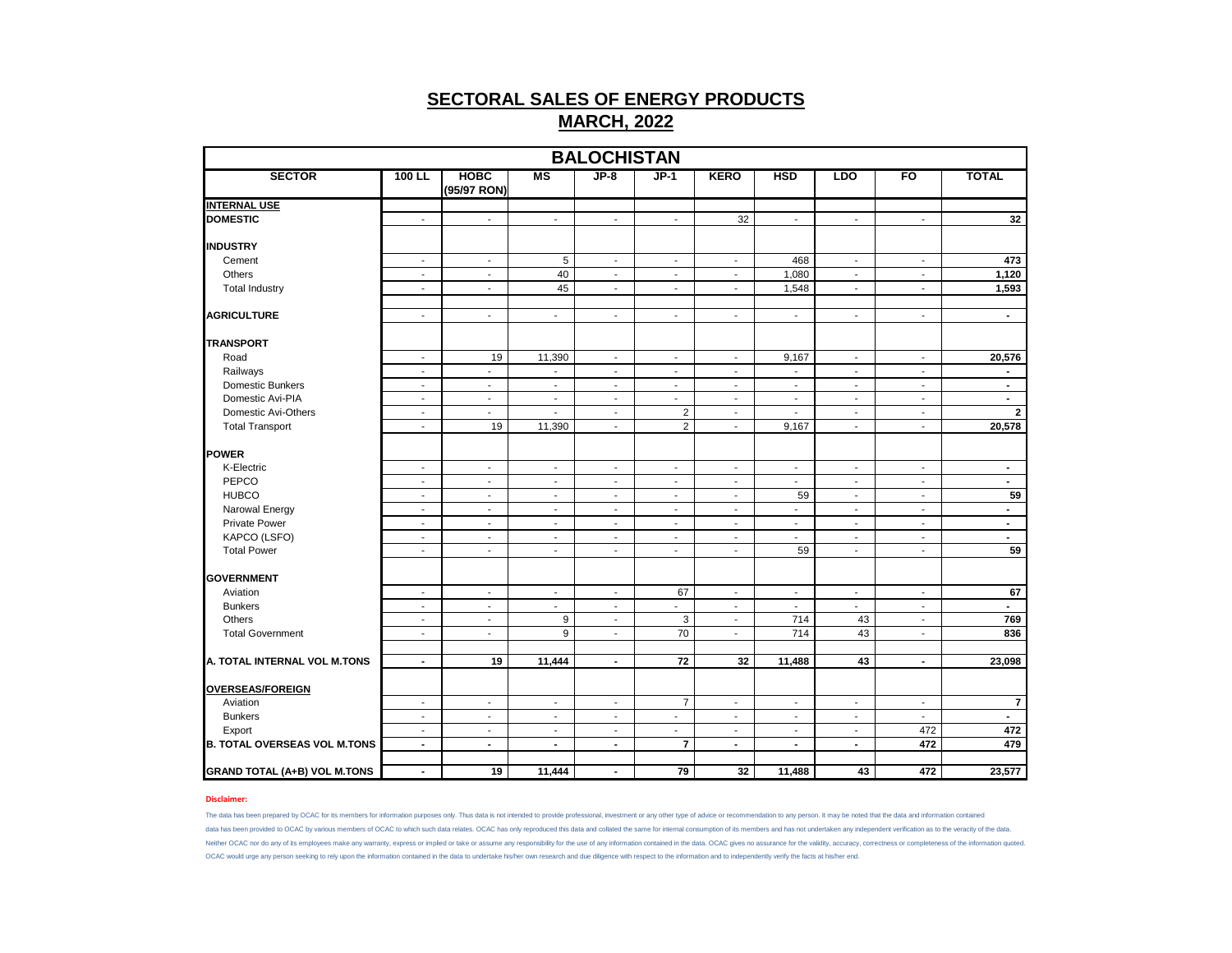|                                     |                          |                            |                          |                          | <b>GILGIT BALTISTAN</b>  |                          |                          |                          |                          |                |
|-------------------------------------|--------------------------|----------------------------|--------------------------|--------------------------|--------------------------|--------------------------|--------------------------|--------------------------|--------------------------|----------------|
| <b>SECTOR</b>                       | 100 LL                   | <b>HOBC</b><br>(95/97 RON) | $\overline{\text{MS}}$   | $JP-8$                   | $JP-1$                   | <b>KERO</b>              | <b>HSD</b>               | <b>LDO</b>               | FO                       | <b>TOTAL</b>   |
| <b>INTERNAL USE</b>                 |                          |                            |                          |                          |                          |                          |                          |                          |                          |                |
| <b>DOMESTIC</b>                     | $\mathbf{r}$             | $\sim$                     | $\sim$                   | $\mathbf{r}$             | $\mathbf{r}$             | $\sim$                   | L.                       | $\mathbf{r}$             | $\mathbf{r}$             | $\blacksquare$ |
| <b>INDUSTRY</b>                     |                          |                            |                          |                          |                          |                          |                          |                          |                          |                |
| Cement                              | $\sim$                   | $\sim$                     | $\sim$                   | $\overline{\phantom{a}}$ | $\sim$                   | $\sim$                   | $\overline{\phantom{a}}$ | $\sim$                   | $\sim$                   | $\sim$         |
| Others                              | $\blacksquare$           | $\overline{\phantom{a}}$   | $\overline{\phantom{a}}$ | $\overline{\phantom{a}}$ | $\overline{\phantom{a}}$ | $\sim$                   | 197                      | $\blacksquare$           | $\blacksquare$           | 197            |
| <b>Total Industry</b>               | $\blacksquare$           | $\blacksquare$             | $\blacksquare$           | $\blacksquare$           | $\blacksquare$           | $\sim$                   | 197                      | $\blacksquare$           | $\blacksquare$           | 197            |
| <b>AGRICULTURE</b>                  | $\mathbf{r}$             | $\mathbf{r}$               | $\mathbf{r}$             | $\blacksquare$           | L.                       | $\mathbf{r}$             | $\blacksquare$           | $\blacksquare$           | $\mathbf{r}$             | $\blacksquare$ |
| <b>TRANSPORT</b>                    |                          |                            |                          |                          |                          |                          |                          |                          |                          |                |
| Road                                | $\sim$                   | $5\phantom{.0}$            | 1,653                    | $\overline{\phantom{a}}$ | $\overline{\phantom{a}}$ | $\sim$                   | 2,298                    | $\overline{\phantom{a}}$ | $\blacksquare$           | 3,956          |
| Railways                            | $\sim$                   | $\mathcal{L}$              | $\mathbf{r}$             | $\blacksquare$           | $\blacksquare$           | $\sim$                   |                          | $\mathbf{r}$             | $\blacksquare$           | $\blacksquare$ |
| Domestic Bunkers                    | $\sim$                   | $\overline{\phantom{a}}$   | $\overline{\phantom{a}}$ | $\overline{\phantom{a}}$ | $\overline{\phantom{a}}$ | $\sim$                   | $\overline{\phantom{a}}$ | $\overline{\phantom{a}}$ | $\overline{\phantom{a}}$ | $\blacksquare$ |
| Domestic Avi-PIA                    | $\overline{\phantom{a}}$ | $\sim$                     | $\overline{\phantom{a}}$ | $\overline{\phantom{a}}$ | $\overline{\phantom{a}}$ | $\overline{\phantom{a}}$ | $\overline{\phantom{a}}$ | $\overline{\phantom{a}}$ | $\overline{\phantom{a}}$ | $\blacksquare$ |
| Domestic Avi-Others                 | $\sim$                   | $\sim$                     | $\sim$                   | $\overline{\phantom{a}}$ | $\overline{\phantom{a}}$ | $\sim$                   | $\blacksquare$           | $\blacksquare$           | $\sim$                   | $\sim$         |
| <b>Total Transport</b>              | $\sim$                   | 5                          | 1,653                    | $\overline{\phantom{a}}$ | $\overline{\phantom{a}}$ | $\sim$                   | 2,298                    | $\overline{\phantom{a}}$ | $\overline{\phantom{a}}$ | 3,956          |
| <b>POWER</b>                        |                          |                            |                          |                          |                          |                          |                          |                          |                          |                |
| K-Electric                          | $\sim$                   | $\sim$                     | $\sim$                   | $\blacksquare$           | $\sim$                   | $\sim$                   | $\blacksquare$           | $\mathbf{r}$             | $\blacksquare$           | $\blacksquare$ |
| PEPCO                               | $\overline{\phantom{a}}$ | $\overline{\phantom{a}}$   | $\overline{\phantom{a}}$ | $\overline{\phantom{a}}$ | $\overline{\phantom{a}}$ | $\overline{\phantom{a}}$ | $\overline{\phantom{a}}$ | $\overline{\phantom{a}}$ | $\overline{\phantom{a}}$ | $\blacksquare$ |
| <b>HUBCO</b>                        | $\blacksquare$           | $\sim$                     | $\overline{\phantom{a}}$ | $\overline{\phantom{a}}$ | $\sim$                   | $\sim$                   | $\overline{\phantom{a}}$ | $\overline{\phantom{a}}$ | $\blacksquare$           | $\sim$         |
| Narowal Energy                      | $\blacksquare$           | $\blacksquare$             | $\overline{\phantom{a}}$ | $\overline{\phantom{a}}$ | $\blacksquare$           | $\sim$                   | $\overline{\phantom{a}}$ | $\overline{\phantom{a}}$ | $\overline{\phantom{a}}$ | $\blacksquare$ |
| <b>Private Power</b>                | $\overline{\phantom{a}}$ | $\blacksquare$             | $\overline{\phantom{a}}$ | $\overline{\phantom{a}}$ | $\blacksquare$           | $\sim$                   | $\blacksquare$           | $\overline{\phantom{a}}$ | $\overline{\phantom{a}}$ | $\blacksquare$ |
| KAPCO (LSFO)                        | $\blacksquare$           | $\blacksquare$             | $\overline{\phantom{a}}$ | $\overline{\phantom{a}}$ | $\overline{\phantom{a}}$ | $\sim$                   | $\blacksquare$           | $\overline{\phantom{a}}$ | $\blacksquare$           | $\blacksquare$ |
| <b>Total Power</b>                  | $\sim$                   | $\sim$                     | $\overline{\phantom{a}}$ | $\overline{\phantom{a}}$ | $\overline{\phantom{a}}$ | $\overline{\phantom{a}}$ | $\overline{\phantom{a}}$ | $\blacksquare$           | $\overline{\phantom{a}}$ | $\blacksquare$ |
| <b>GOVERNMENT</b>                   |                          |                            |                          |                          |                          |                          |                          |                          |                          |                |
| Aviation                            | $\blacksquare$           | $\blacksquare$             | $\blacksquare$           | $\overline{\phantom{a}}$ | $\overline{\phantom{a}}$ | $\blacksquare$           | $\blacksquare$           | $\blacksquare$           | $\overline{\phantom{a}}$ | $\blacksquare$ |
| <b>Bunkers</b>                      | $\sim$                   | $\blacksquare$             | $\sim$                   | $\overline{\phantom{a}}$ | $\sim$                   | $\sim$                   | $\overline{\phantom{a}}$ | $\overline{\phantom{a}}$ | $\blacksquare$           | $\blacksquare$ |
| Others                              | $\sim$                   | $\overline{\phantom{a}}$   | $\sim$                   | $\overline{\phantom{a}}$ | 33                       | 618                      | 219                      | $\overline{\phantom{a}}$ | $\overline{\phantom{a}}$ | 870            |
| <b>Total Government</b>             | $\overline{\phantom{a}}$ | $\overline{\phantom{a}}$   | $\overline{a}$           | $\overline{\phantom{a}}$ | 33                       | 618                      | 219                      | $\overline{\phantom{a}}$ | $\overline{\phantom{a}}$ | 870            |
|                                     |                          |                            |                          |                          |                          |                          |                          |                          |                          |                |
| A. TOTAL INTERNAL VOL M.TONS        | $\blacksquare$           | 5                          | 1,653                    | $\blacksquare$           | 33                       | 618                      | 2,714                    | $\blacksquare$           | $\blacksquare$           | 5,023          |
| <b>OVERSEAS/FOREIGN</b>             |                          |                            |                          |                          |                          |                          |                          |                          |                          |                |
| Aviation                            | $\sim$                   | $\overline{\phantom{a}}$   | $\overline{\phantom{a}}$ | $\overline{\phantom{a}}$ | $\overline{\phantom{a}}$ | $\sim$                   | $\overline{\phantom{a}}$ | $\overline{\phantom{a}}$ | $\overline{\phantom{a}}$ | $\blacksquare$ |
| <b>Bunkers</b>                      | $\mathbf{r}$             | $\mathbf{r}$               | $\mathbf{r}$             | $\overline{\phantom{a}}$ | $\mathbf{r}$             | $\mathbf{r}$             | $\overline{a}$           | $\blacksquare$           | $\mathbf{r}$             | $\blacksquare$ |
| Export                              | $\sim$                   | $\overline{\phantom{a}}$   | $\overline{\phantom{a}}$ | $\overline{\phantom{a}}$ | $\overline{\phantom{a}}$ | $\sim$                   | $\overline{\phantom{a}}$ | $\overline{\phantom{a}}$ | $\overline{\phantom{a}}$ | $\blacksquare$ |
| <b>B. TOTAL OVERSEAS VOL M.TONS</b> | $\blacksquare$           | $\blacksquare$             | $\blacksquare$           | $\blacksquare$           | $\blacksquare$           | $\blacksquare$           | $\blacksquare$           | $\blacksquare$           | $\blacksquare$           | $\blacksquare$ |
| <b>GRAND TOTAL (A+B) VOL M.TONS</b> | $\blacksquare$           | 5                          | 1,653                    | $\overline{\phantom{a}}$ | 33                       | 618                      | 2,714                    | $\blacksquare$           | $\blacksquare$           | 5,023          |

### **Disclaimer:**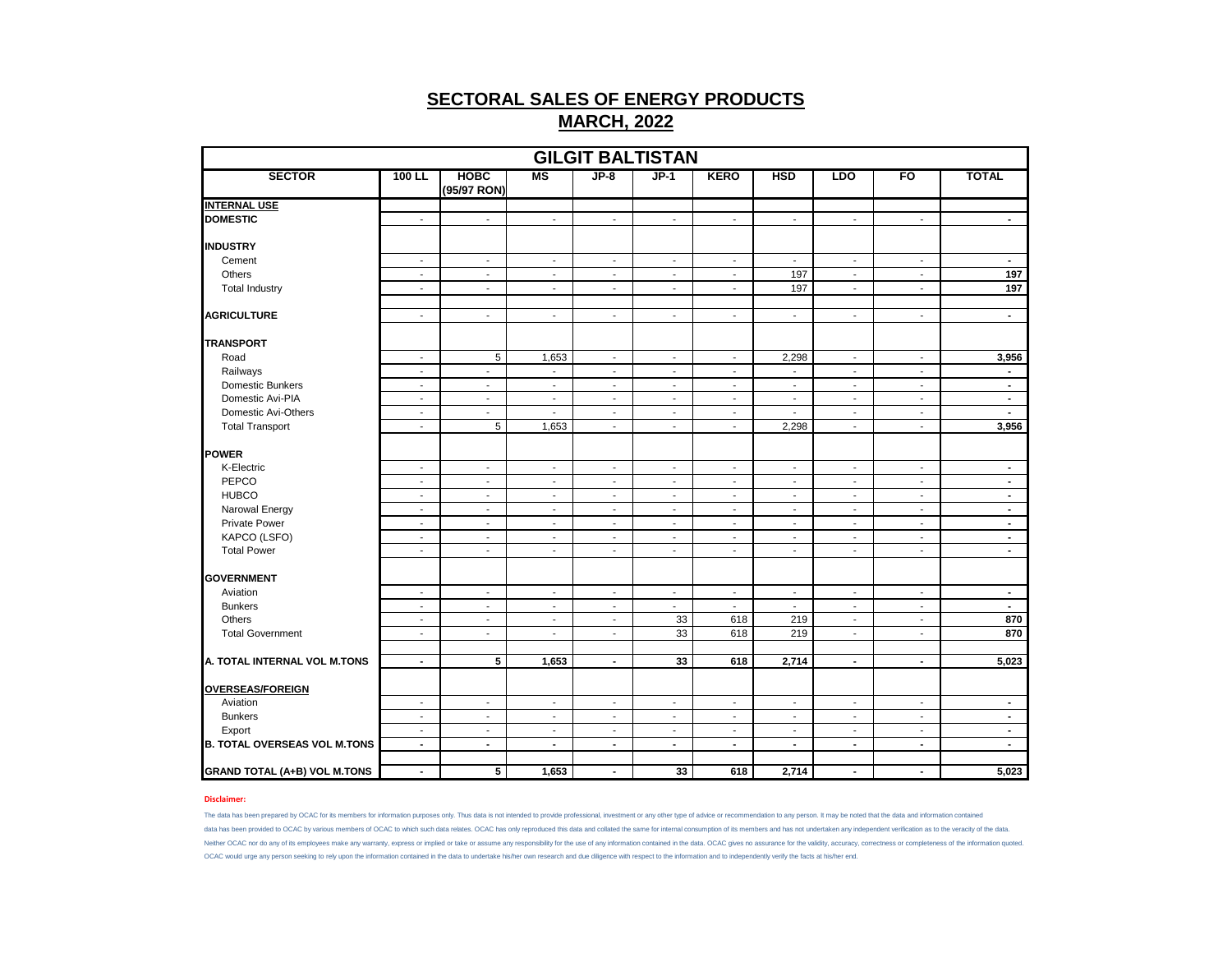|                                     |                                    |                            |                          | <b>AZAD KASHMIR</b>         |                          |                             |                                       |                          |                                    |                          |
|-------------------------------------|------------------------------------|----------------------------|--------------------------|-----------------------------|--------------------------|-----------------------------|---------------------------------------|--------------------------|------------------------------------|--------------------------|
| <b>SECTOR</b>                       | 100 LL                             | <b>HOBC</b><br>(95/97 RON) | <b>MS</b>                | $JP-8$                      | $JP-1$                   | <b>KERO</b>                 | <b>HSD</b>                            | <b>LDO</b>               | FO                                 | <b>TOTAL</b>             |
| <b>INTERNAL USE</b>                 |                                    |                            |                          |                             |                          |                             |                                       |                          |                                    |                          |
| <b>DOMESTIC</b>                     | $\sim$                             | $\mathbf{r}$               | $\sim$                   | $\sim$                      | $\blacksquare$           | $\blacksquare$              | $\mathbf{r}$                          | $\sim$                   | $\mathbf{r}$                       | $\blacksquare$           |
| <b>INDUSTRY</b>                     |                                    |                            |                          |                             |                          |                             |                                       |                          |                                    |                          |
| Cement                              | $\sim$                             | $\sim$                     | $\overline{\phantom{a}}$ | $\sim$                      | $\sim$                   | $\overline{\phantom{a}}$    | $\sim$                                | $\sim$                   | $\sim$                             | $\blacksquare$           |
| Others                              | $\mathbf{r}$                       | $\mathbf{r}$               | $\blacksquare$           | $\mathcal{L}_{\mathcal{A}}$ | $\sim$                   | $\mathcal{L}_{\mathcal{A}}$ | $\blacksquare$                        | $\sim$                   | $\blacksquare$                     | $\blacksquare$           |
| <b>Total Industry</b>               | $\mathbf{r}$                       | $\sim$                     | $\mathbf{r}$             | $\sim$                      | $\sim$                   | $\blacksquare$              | $\blacksquare$                        | $\sim$                   | $\mathbf{r}$                       | $\mathbf{r}$             |
| <b>AGRICULTURE</b>                  | $\sim$                             | $\blacksquare$             | $\sim$                   | $\sim$                      | $\overline{\phantom{a}}$ | $\blacksquare$              | $\blacksquare$                        | 35                       | $\overline{\phantom{a}}$           | 35                       |
|                                     |                                    |                            |                          |                             |                          |                             |                                       |                          |                                    |                          |
| <b>TRANSPORT</b>                    |                                    |                            |                          |                             |                          |                             |                                       |                          |                                    |                          |
| Road<br>Railways                    | $\overline{\phantom{a}}$<br>$\sim$ | 48<br>$\mathbf{r}$         | 9,952<br>$\blacksquare$  | $\sim$<br>$\blacksquare$    | $\sim$<br>$\blacksquare$ | $\sim$<br>$\blacksquare$    | 10,645<br>$\mathcal{L}_{\mathcal{A}}$ | $\sim$<br>$\sim$         | $\sim$<br>$\overline{\phantom{a}}$ | 20,645<br>$\blacksquare$ |
|                                     |                                    |                            |                          |                             |                          |                             |                                       |                          |                                    |                          |
| Domestic Bunkers                    | $\sim$                             | $\overline{\phantom{a}}$   | $\overline{\phantom{a}}$ | $\overline{\phantom{a}}$    | $\overline{\phantom{a}}$ | $\blacksquare$              | $\overline{\phantom{a}}$              | $\overline{\phantom{a}}$ | $\overline{\phantom{a}}$           | $\blacksquare$           |
| Domestic Avi-PIA                    | $\overline{\phantom{a}}$           | $\blacksquare$             | $\overline{\phantom{a}}$ | $\sim$                      | $\overline{\phantom{a}}$ | $\sim$                      | $\blacksquare$<br>$\mathcal{L}$       | $\overline{\phantom{a}}$ | $\blacksquare$                     | $\blacksquare$<br>$\sim$ |
| Domestic Avi-Others                 | $\sim$                             | $\blacksquare$             | $\blacksquare$           | $\mathcal{L}_{\mathcal{A}}$ | $\sim$                   | $\blacksquare$              |                                       | $\sim$                   | $\blacksquare$                     |                          |
| <b>Total Transport</b>              | $\sim$                             | 48                         | 9,952                    | $\blacksquare$              | $\blacksquare$           | $\blacksquare$              | 10,645                                | $\sim$                   | $\sim$                             | 20,645                   |
| POWER                               |                                    |                            |                          |                             |                          |                             |                                       |                          |                                    |                          |
| K-Electric                          | $\blacksquare$                     | $\blacksquare$             | $\blacksquare$           | $\blacksquare$              | $\overline{\phantom{a}}$ | $\blacksquare$              | $\blacksquare$                        | $\blacksquare$           | $\overline{\phantom{a}}$           | $\blacksquare$           |
| PEPCO                               | $\sim$                             | $\overline{\phantom{a}}$   | $\overline{\phantom{a}}$ | $\blacksquare$              | $\overline{\phantom{a}}$ | $\blacksquare$              | $\overline{\phantom{a}}$              | $\overline{\phantom{a}}$ | $\overline{\phantom{a}}$           | $\blacksquare$           |
| <b>HUBCO</b>                        | $\sim$                             | $\sim$                     | $\sim$                   | $\overline{\phantom{a}}$    | $\sim$                   | $\overline{\phantom{a}}$    | $\overline{\phantom{a}}$              | $\sim$                   | $\overline{\phantom{a}}$           | $\blacksquare$           |
| Narowal Energy                      | $\sim$                             | $\sim$                     | $\sim$                   | $\sim$                      | $\sim$                   | $\blacksquare$              | $\blacksquare$                        | $\sim$                   | $\overline{\phantom{a}}$           | $\blacksquare$           |
| <b>Private Power</b>                | $\sim$                             | $\mathbf{r}$               | $\sim$                   | $\mathbf{r}$                | $\sim$                   | $\blacksquare$              | $\sim$                                | $\sim$                   | $\blacksquare$                     | $\sim$                   |
| KAPCO (LSFO)                        | $\blacksquare$                     | $\overline{\phantom{a}}$   | $\blacksquare$           | $\blacksquare$              | $\overline{\phantom{a}}$ | $\blacksquare$              | $\overline{\phantom{a}}$              | $\blacksquare$           | $\overline{\phantom{a}}$           | $\blacksquare$           |
| <b>Total Power</b>                  | $\overline{\phantom{a}}$           | $\sim$                     | $\sim$                   | $\sim$                      | $\sim$                   | $\sim$                      | $\blacksquare$                        | $\sim$                   | $\blacksquare$                     | $\blacksquare$           |
| <b>GOVERNMENT</b>                   |                                    |                            |                          |                             |                          |                             |                                       |                          |                                    |                          |
| Aviation                            | $\overline{\phantom{a}}$           | $\overline{\phantom{a}}$   | $\overline{\phantom{a}}$ | $\blacksquare$              | $\overline{\phantom{a}}$ | $\overline{\phantom{a}}$    | $\overline{\phantom{a}}$              | $\overline{\phantom{a}}$ | $\overline{\phantom{a}}$           | $\blacksquare$           |
| <b>Bunkers</b>                      | $\sim$                             | $\sim$                     | $\overline{\phantom{a}}$ | $\blacksquare$              | $\sim$                   | $\sim$                      | $\sim$                                | $\sim$                   | $\overline{\phantom{a}}$           | $\sim$                   |
| Others                              | $\sim$                             | $\blacksquare$             | $\sim$                   | $\mathbf{r}$                | $\sim$                   | 193                         | 111                                   | $\sim$                   | $\sim$                             | 304                      |
| <b>Total Government</b>             | $\blacksquare$                     | $\overline{\phantom{a}}$   | $\overline{\phantom{a}}$ | $\overline{\phantom{a}}$    | $\overline{\phantom{a}}$ | 193                         | 111                                   | $\overline{\phantom{a}}$ | $\overline{\phantom{a}}$           | 304                      |
|                                     |                                    |                            |                          |                             |                          |                             |                                       |                          |                                    |                          |
| A. TOTAL INTERNAL VOL M.TONS        | $\blacksquare$                     | 48                         | 9,952                    | $\blacksquare$              | $\blacksquare$           | 193                         | 10,756                                | 35                       | $\blacksquare$                     | 20,984                   |
| <b>OVERSEAS/FOREIGN</b>             |                                    |                            |                          |                             |                          |                             |                                       |                          |                                    |                          |
| Aviation                            | $\sim$                             | $\sim$                     | $\overline{\phantom{a}}$ | $\sim$                      | $\sim$                   | $\blacksquare$              | $\sim$                                | $\sim$                   | $\overline{\phantom{a}}$           | $\blacksquare$           |
| <b>Bunkers</b>                      | $\blacksquare$                     | $\mathbf{r}$               | $\sim$                   | $\blacksquare$              | $\sim$                   | $\blacksquare$              | $\sim$                                | $\sim$                   | $\sim$                             | $\blacksquare$           |
| Export                              | $\blacksquare$                     | $\blacksquare$             | $\overline{\phantom{a}}$ | $\blacksquare$              | $\overline{\phantom{a}}$ | $\overline{\phantom{a}}$    | $\overline{\phantom{a}}$              | $\overline{\phantom{a}}$ | $\overline{\phantom{a}}$           | $\blacksquare$           |
| <b>B. TOTAL OVERSEAS VOL M.TONS</b> | $\blacksquare$                     | $\blacksquare$             | $\blacksquare$           | $\sim$                      | $\blacksquare$           | $\blacksquare$              | $\blacksquare$                        | $\sim$                   | $\blacksquare$                     | $\blacksquare$           |
|                                     |                                    |                            |                          |                             |                          |                             |                                       |                          |                                    |                          |
| <b>GRAND TOTAL (A+B) VOL M.TONS</b> | $\blacksquare$                     | 48                         | 9,952                    | $\blacksquare$              | $\blacksquare$           | 193                         | 10,756                                | 35                       | $\blacksquare$                     | 20,984                   |

## **Disclaimer:**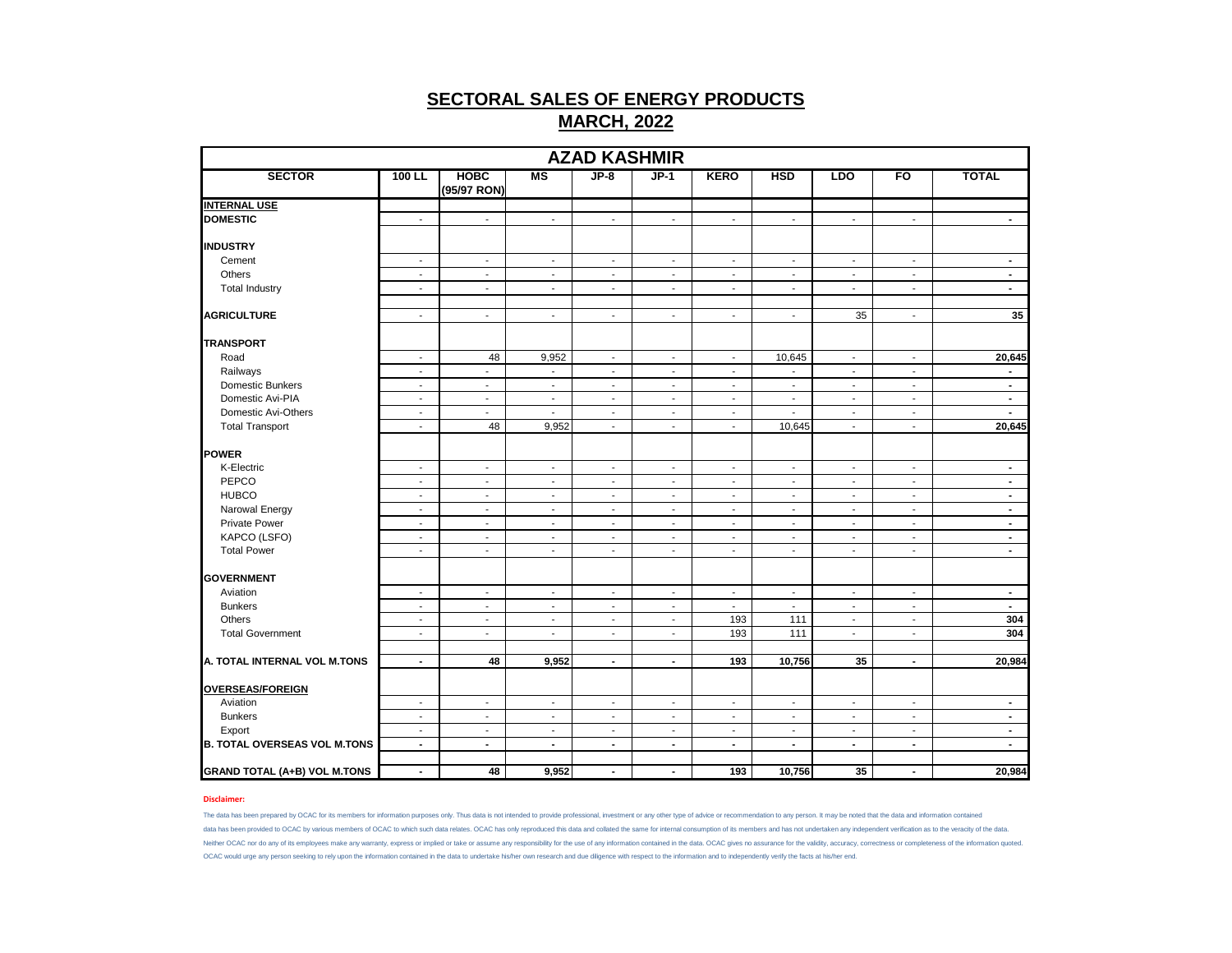|                                     |                                            |                                            |                                                      | <b>FATA</b>                                          |                                                      |                                                      |                                                      |                                  |                                                      |                                  |
|-------------------------------------|--------------------------------------------|--------------------------------------------|------------------------------------------------------|------------------------------------------------------|------------------------------------------------------|------------------------------------------------------|------------------------------------------------------|----------------------------------|------------------------------------------------------|----------------------------------|
| <b>SECTOR</b>                       | 100 LL                                     | <b>HOBC</b><br>(95/97 RON)                 | MS                                                   | $JP-8$                                               | $JP-1$                                               | <b>KERO</b>                                          | <b>HSD</b>                                           | <b>LDO</b>                       | FO                                                   | <b>TOTAL</b>                     |
| <b>INTERNAL USE</b>                 |                                            |                                            |                                                      |                                                      |                                                      |                                                      |                                                      |                                  |                                                      |                                  |
| <b>DOMESTIC</b>                     | $\sim$                                     | $\overline{\phantom{a}}$                   | $\overline{\phantom{a}}$                             | $\sim$                                               | $\overline{\phantom{a}}$                             | $\overline{\phantom{a}}$                             | $\overline{\phantom{a}}$                             | $\sim$                           | $\blacksquare$                                       | $\sim$                           |
| <b>INDUSTRY</b>                     |                                            |                                            |                                                      |                                                      |                                                      |                                                      |                                                      |                                  |                                                      |                                  |
| Cement                              | $\sim$                                     | $\blacksquare$                             | $\blacksquare$                                       | $\blacksquare$                                       | $\sim$                                               | $\blacksquare$                                       | $\blacksquare$                                       | $\sim$                           | $\blacksquare$                                       | $\sim$                           |
| Others                              | $\blacksquare$                             | $\blacksquare$                             | $\overline{\phantom{a}}$                             | $\blacksquare$                                       | $\overline{\phantom{a}}$                             | $\overline{\phantom{a}}$                             | $\overline{\phantom{a}}$                             | $\sim$                           | $\sim$                                               | $\blacksquare$                   |
| <b>Total Industry</b>               | $\sim$                                     | $\blacksquare$                             | $\overline{\phantom{a}}$                             | $\blacksquare$                                       | $\blacksquare$                                       | $\blacksquare$                                       | $\blacksquare$                                       | $\mathcal{L}$                    | $\mathbf{r}$                                         | $\blacksquare$                   |
| <b>AGRICULTURE</b>                  | $\sim$                                     | $\sim$                                     | $\overline{\phantom{a}}$                             | $\sim$                                               | $\overline{\phantom{a}}$                             | $\overline{\phantom{a}}$                             | $\overline{\phantom{a}}$                             | $\sim$                           | $\sim$                                               | $\blacksquare$                   |
| <b>TRANSPORT</b>                    |                                            |                                            |                                                      |                                                      |                                                      |                                                      |                                                      |                                  |                                                      |                                  |
| Road                                | $\overline{\phantom{a}}$                   | $\sim$                                     | 980                                                  | $\sim$                                               | $\overline{\phantom{a}}$                             | $\overline{\phantom{a}}$                             | 740                                                  | $\sim$                           | $\overline{\phantom{a}}$                             | 1,720                            |
| Railways                            | $\sim$                                     | $\blacksquare$                             | $\blacksquare$                                       | $\sim$                                               | $\blacksquare$                                       | $\overline{\phantom{a}}$                             | $\mathbb{Z}^2$                                       | $\mathbb{Z}^{\mathbb{Z}}$        | $\sim$                                               | $\sim$                           |
| Domestic Bunkers                    | $\sim$                                     | $\sim$                                     | $\overline{\phantom{a}}$                             | $\sim$                                               | $\blacksquare$                                       | $\overline{\phantom{a}}$                             | $\overline{\phantom{a}}$                             | $\sim$                           | $\overline{\phantom{a}}$                             | $\blacksquare$                   |
| Domestic Avi-PIA                    | $\blacksquare$                             | $\blacksquare$                             | $\overline{\phantom{a}}$                             | $\blacksquare$                                       | $\blacksquare$                                       | $\blacksquare$                                       | $\blacksquare$                                       | $\blacksquare$                   | $\blacksquare$                                       | $\blacksquare$                   |
| Domestic Avi-Others                 | $\sim$                                     | $\blacksquare$                             | $\blacksquare$                                       | $\blacksquare$                                       | $\blacksquare$                                       | $\blacksquare$                                       | $\blacksquare$                                       | $\blacksquare$                   | $\sim$                                               | $\sim$                           |
| <b>Total Transport</b>              | $\blacksquare$                             | $\blacksquare$                             | 980                                                  | $\blacksquare$                                       | $\blacksquare$                                       | $\blacksquare$                                       | 740                                                  | $\blacksquare$                   | $\mathbf{r}$                                         | 1,720                            |
|                                     |                                            |                                            |                                                      |                                                      |                                                      |                                                      |                                                      |                                  |                                                      |                                  |
| POWER                               |                                            |                                            |                                                      |                                                      |                                                      |                                                      |                                                      |                                  |                                                      |                                  |
| K-Electric                          | $\sim$                                     | $\blacksquare$                             | $\overline{\phantom{a}}$                             | $\blacksquare$                                       | $\overline{\phantom{a}}$                             | $\overline{\phantom{a}}$                             | $\blacksquare$                                       | $\blacksquare$                   | $\sim$                                               | $\blacksquare$                   |
| PEPCO                               | $\overline{\phantom{a}}$                   | $\sim$                                     | $\overline{\phantom{a}}$                             | $\sim$                                               | $\overline{\phantom{a}}$                             | $\overline{\phantom{a}}$                             | $\overline{\phantom{a}}$                             | $\overline{\phantom{a}}$         | $\overline{\phantom{a}}$                             | $\blacksquare$                   |
| <b>HUBCO</b><br>Narowal Energy      | $\blacksquare$<br>$\sim$                   | $\blacksquare$<br>$\sim$                   | $\overline{\phantom{a}}$<br>$\overline{\phantom{a}}$ | $\overline{\phantom{a}}$<br>$\sim$                   | $\blacksquare$<br>$\blacksquare$                     | $\overline{\phantom{a}}$<br>$\sim$                   | $\overline{\phantom{a}}$<br>$\overline{\phantom{a}}$ | $\blacksquare$<br>$\sim$         | $\blacksquare$<br>$\overline{\phantom{a}}$           | $\blacksquare$                   |
| <b>Private Power</b>                | $\mathbf{r}$                               | $\blacksquare$                             | $\blacksquare$                                       | $\mathbf{r}$                                         | $\blacksquare$                                       | $\blacksquare$                                       | $\mathbf{r}$                                         | $\mathcal{L}$                    | $\mathbf{r}$                                         | $\sim$<br>$\blacksquare$         |
|                                     |                                            |                                            |                                                      |                                                      |                                                      |                                                      |                                                      |                                  |                                                      |                                  |
| KAPCO (LSFO)<br><b>Total Power</b>  | $\overline{\phantom{a}}$<br>$\sim$         | $\blacksquare$<br>$\overline{\phantom{a}}$ | $\overline{\phantom{a}}$<br>$\overline{\phantom{a}}$ | $\overline{\phantom{a}}$<br>$\overline{\phantom{a}}$ | $\overline{\phantom{a}}$<br>$\overline{\phantom{a}}$ | $\overline{\phantom{a}}$<br>$\overline{\phantom{a}}$ | $\overline{\phantom{a}}$<br>$\blacksquare$           | $\blacksquare$<br>$\sim$         | $\overline{\phantom{a}}$<br>$\overline{\phantom{a}}$ | $\blacksquare$<br>$\sim$         |
|                                     |                                            |                                            |                                                      |                                                      |                                                      |                                                      |                                                      |                                  |                                                      |                                  |
| <b>GOVERNMENT</b>                   |                                            |                                            |                                                      |                                                      |                                                      |                                                      |                                                      |                                  |                                                      |                                  |
| Aviation                            | $\overline{\phantom{a}}$                   | $\overline{\phantom{a}}$                   | $\overline{\phantom{a}}$                             | $\blacksquare$                                       | $\overline{\phantom{a}}$                             | $\overline{\phantom{a}}$                             | $\overline{\phantom{a}}$                             | $\blacksquare$                   | $\overline{\phantom{a}}$                             | $\blacksquare$                   |
| <b>Bunkers</b>                      | $\sim$                                     | $\overline{\phantom{a}}$                   | $\overline{\phantom{a}}$                             | $\sim$                                               | $\overline{\phantom{a}}$                             | $\sim$                                               | $\overline{\phantom{a}}$                             | $\sim$                           | $\sim$                                               | $\sim$                           |
| Others                              | $\sim$                                     | $\blacksquare$                             | $\overline{\phantom{a}}$                             | $\overline{\phantom{a}}$                             | $\blacksquare$                                       | $\overline{\phantom{a}}$                             | 63                                                   | 22                               | $\overline{\phantom{a}}$                             | 85                               |
| <b>Total Government</b>             | $\mathcal{L}$                              | $\mathbf{r}$                               | $\mathbf{r}$                                         | $\mathcal{L}$                                        | $\tilde{\phantom{a}}$                                | $\blacksquare$                                       | 63                                                   | $\overline{22}$                  | $\mathcal{L}$                                        | 85                               |
| A. TOTAL INTERNAL VOL M.TONS        | $\blacksquare$                             | $\blacksquare$                             | 980                                                  | $\blacksquare$                                       | $\blacksquare$                                       | $\blacksquare$                                       | 803                                                  | 22                               | $\blacksquare$                                       | 1,805                            |
| <b>OVERSEAS/FOREIGN</b>             |                                            |                                            |                                                      |                                                      |                                                      |                                                      |                                                      |                                  |                                                      |                                  |
| Aviation                            |                                            |                                            |                                                      |                                                      |                                                      |                                                      |                                                      |                                  |                                                      |                                  |
| <b>Bunkers</b>                      | $\sim$<br>$\sim$                           | $\overline{\phantom{a}}$<br>$\sim$         | $\overline{\phantom{a}}$<br>$\sim$                   | $\sim$<br>$\sim$                                     | $\overline{\phantom{a}}$<br>$\ddot{\phantom{a}}$     | $\overline{\phantom{a}}$<br>$\blacksquare$           | $\overline{\phantom{a}}$<br>$\mathbf{r}$             | $\sim$<br>$\mathcal{L}$          | $\sim$<br>$\sim$                                     | $\blacksquare$<br>$\blacksquare$ |
| Export                              |                                            |                                            |                                                      |                                                      |                                                      |                                                      |                                                      |                                  |                                                      |                                  |
| <b>B. TOTAL OVERSEAS VOL M.TONS</b> | $\blacksquare$<br>$\overline{\phantom{a}}$ | $\overline{\phantom{a}}$<br>$\blacksquare$ | $\blacksquare$<br>$\blacksquare$                     | $\blacksquare$                                       | $\overline{\phantom{a}}$                             | $\blacksquare$                                       | $\overline{\phantom{a}}$<br>$\blacksquare$           | $\blacksquare$<br>$\blacksquare$ | $\blacksquare$<br>$\overline{\phantom{a}}$           | $\blacksquare$<br>$\blacksquare$ |
|                                     |                                            |                                            |                                                      | $\blacksquare$                                       | $\blacksquare$                                       | $\blacksquare$                                       |                                                      |                                  |                                                      |                                  |
| <b>GRAND TOTAL (A+B) VOL M.TONS</b> | $\blacksquare$                             | $\sim$                                     | 980                                                  | $\blacksquare$                                       | $\blacksquare$                                       | $\blacksquare$                                       | 803                                                  | 22                               | $\overline{\phantom{a}}$                             | 1,805                            |

### **Disclaimer:**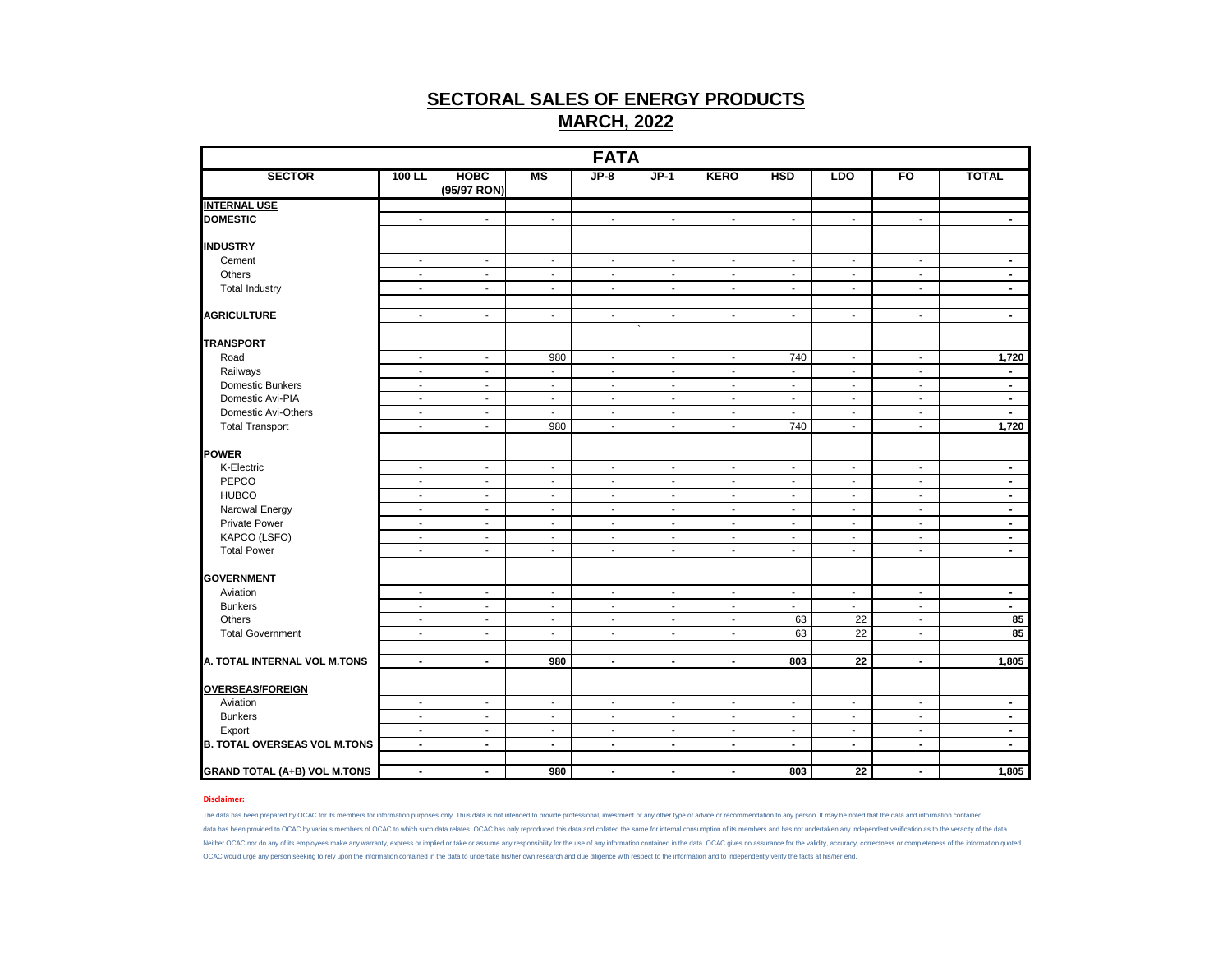|                                     |                          |                            |                          | <b>KARACHI</b>           |                          |                          |                          |                          |                          |                |
|-------------------------------------|--------------------------|----------------------------|--------------------------|--------------------------|--------------------------|--------------------------|--------------------------|--------------------------|--------------------------|----------------|
| <b>SECTOR</b>                       | 100 LL                   | <b>HOBC</b><br>(95/97 RON) | MS                       | $JP-8$                   | $JP-1$                   | <b>KERO</b>              | <b>HSD</b>               | <b>LDO</b>               | F <sub>O</sub>           | <b>TOTAL</b>   |
| <b>INTERNAL USE</b>                 |                          |                            |                          |                          |                          |                          |                          |                          |                          |                |
| <b>DOMESTIC</b>                     | $\sim$                   | $\overline{\phantom{a}}$   | $\overline{\phantom{a}}$ | $\blacksquare$           | $\sim$                   | 62                       | $\overline{\phantom{a}}$ | $\sim$                   | $\sim$                   | 62             |
| <b>INDUSTRY</b>                     |                          |                            |                          |                          |                          |                          |                          |                          |                          |                |
| Cement                              | $\sim$                   | $\overline{\phantom{a}}$   | $\overline{\phantom{a}}$ | $\overline{\phantom{a}}$ | $\blacksquare$           | $\blacksquare$           | 423                      | $\overline{\phantom{a}}$ | 70                       | 493            |
| Others                              | $\sim$                   | $\mathsf 3$                | 185                      | $\sim$                   | $\sim$                   | 51                       | 11,552                   | $\sim$                   | 9,050                    | 20,841         |
| <b>Total Industry</b>               | $\sim$                   | 3                          | 185                      | $\sim$                   | $\sim$                   | 51                       | 11,975                   | $\sim$                   | 9,120                    | 21,334         |
| <b>AGRICULTURE</b>                  | $\overline{\phantom{a}}$ | $\overline{\phantom{a}}$   | $\overline{\phantom{a}}$ | $\overline{\phantom{a}}$ | $\overline{\phantom{a}}$ | $\overline{\phantom{a}}$ | $\blacksquare$           | $\sim$                   | $\overline{\phantom{a}}$ | $\blacksquare$ |
|                                     |                          |                            |                          |                          |                          |                          |                          |                          |                          |                |
| <b>TRANSPORT</b>                    |                          |                            |                          |                          |                          |                          |                          |                          |                          |                |
| Road                                | ÷,                       | 3,398                      | 94,923                   | $\sim$                   | $\blacksquare$           | $\blacksquare$           | 42,370                   | $\blacksquare$           | $\blacksquare$           | 140,691        |
| Railways                            | $\blacksquare$           | $\overline{\phantom{a}}$   | $\overline{\phantom{a}}$ | $\sim$                   | $\blacksquare$           | $\blacksquare$           | $\blacksquare$           | $\sim$                   | $\blacksquare$           | $\blacksquare$ |
| Domestic Bunkers                    | $\blacksquare$           | $\blacksquare$             | $\blacksquare$           | $\sim$                   | $\mathbf{r}$             | $\blacksquare$           | 564                      | $\sim$                   | $\mathbf{r}$             | 564            |
| Domestic Avi-PIA                    | $\overline{\phantom{a}}$ | $\blacksquare$             | $\overline{\phantom{a}}$ | $\overline{\phantom{a}}$ | 17,073                   | $\overline{\phantom{a}}$ | ÷,                       | $\sim$                   | $\sim$                   | 17,073         |
| Domestic Avi-Others                 | $\sim$                   | $\overline{\phantom{a}}$   | $\overline{\phantom{a}}$ | $\sim$                   | 4,230                    | $\sim$                   | $\blacksquare$           | $\sim$                   | $\sim$                   | 4,230          |
| <b>Total Transport</b>              | $\blacksquare$           | 3,398                      | 94,923                   | $\overline{\phantom{a}}$ | 21,303                   | $\blacksquare$           | 42,934                   | $\sim$                   | $\blacksquare$           | 162,558        |
| <b>POWER</b>                        |                          |                            |                          |                          |                          |                          |                          |                          |                          |                |
| K-Electric                          | $\overline{\phantom{a}}$ | $\overline{\phantom{a}}$   | $\overline{\phantom{a}}$ | $\sim$                   | $\sim$                   | $\sim$                   | $\overline{\phantom{a}}$ | $\sim$                   | 72,811                   | 72,811         |
| PEPCO                               | $\blacksquare$           | $\blacksquare$             | $\blacksquare$           | $\sim$                   | $\sim$                   | $\sim$                   | $\blacksquare$           | $\sim$                   | $\sim$                   | $\blacksquare$ |
| <b>HUBCO</b>                        | $\blacksquare$           | $\overline{\phantom{a}}$   | $\overline{\phantom{a}}$ | $\sim$                   | $\overline{\phantom{a}}$ | $\overline{\phantom{a}}$ | $\overline{\phantom{a}}$ | $\overline{\phantom{a}}$ | $\overline{\phantom{a}}$ | $\blacksquare$ |
| Narowal Energy                      | $\blacksquare$           | $\blacksquare$             | $\overline{\phantom{a}}$ | $\overline{\phantom{a}}$ | $\sim$                   | $\sim$                   | $\blacksquare$           | $\sim$                   | $\sim$                   | $\blacksquare$ |
| Private Power                       | $\sim$                   | $\overline{\phantom{a}}$   | $\overline{\phantom{a}}$ | $\sim$                   | $\sim$                   | $\sim$                   | 905                      | $\sim$                   | 29,626                   | 30,531         |
| KAPCO (LSFO)                        | $\overline{a}$           | $\overline{a}$             | $\blacksquare$           | $\blacksquare$           | $\overline{a}$           | $\sim$                   |                          | $\sim$                   |                          |                |
| <b>Total Power</b>                  | $\blacksquare$           | $\blacksquare$             | $\blacksquare$           | $\overline{\phantom{a}}$ | $\blacksquare$           | $\blacksquare$           | 905                      | $\blacksquare$           | 102,437                  | 103,342        |
| <b>GOVERNMENT</b>                   |                          |                            |                          |                          |                          |                          |                          |                          |                          |                |
| Aviation                            | $\blacksquare$           | $\blacksquare$             | 6                        | $\blacksquare$           | $\overline{\phantom{a}}$ | $\sim$                   | $\blacksquare$           | $\blacksquare$           | $\sim$                   | 6              |
| <b>Bunkers</b>                      | $\overline{\phantom{a}}$ | $\overline{\phantom{a}}$   | $\overline{\phantom{a}}$ | $\overline{\phantom{a}}$ | $\overline{\phantom{a}}$ | $\overline{\phantom{a}}$ | $\overline{\phantom{a}}$ | $\overline{\phantom{a}}$ | $\overline{\phantom{a}}$ | $\blacksquare$ |
| Others                              | $\sim$                   | $\blacksquare$             | 200                      | 1,154                    | $\overline{\phantom{a}}$ | 24                       | 529                      | $\sim$                   | $\sim$                   | 1,907          |
| <b>Total Government</b>             | $\blacksquare$           | $\blacksquare$             | 206                      | 1,154                    | ÷.                       | 24                       | 529                      | $\sim$                   | $\mathbf{r}$             | 1,913          |
|                                     |                          |                            |                          |                          |                          |                          |                          |                          |                          |                |
| A. TOTAL INTERNAL VOL M.TONS        | $\blacksquare$           | 3,401                      | 95,314                   | 1,154                    | 21,303                   | 137                      | 56,343                   | $\blacksquare$           | 111,557                  | 289,209        |
| <b>OVERSEAS/FOREIGN</b>             |                          |                            |                          |                          |                          |                          |                          |                          |                          |                |
| Aviation                            | $\overline{\phantom{a}}$ | $\overline{\phantom{a}}$   | $\overline{\phantom{a}}$ | $\overline{\phantom{a}}$ | 23,770                   | $\overline{\phantom{a}}$ | $\blacksquare$           | $\overline{\phantom{a}}$ | $\overline{\phantom{a}}$ | 23,770         |
| <b>Bunkers</b>                      | $\sim$                   | $\overline{\phantom{a}}$   | $\overline{\phantom{a}}$ | $\sim$                   | $\blacksquare$           | $\sim$                   | 296                      | $\sim$                   | $\sim$                   | 296            |
| Export                              | $\sim$                   | $\blacksquare$             | $\overline{\phantom{a}}$ | $\blacksquare$           | ÷.                       | $\blacksquare$           |                          | $\blacksquare$           | $\sim$                   |                |
| <b>B. TOTAL OVERSEAS VOL M.TONS</b> | $\blacksquare$           | $\overline{a}$             | $\blacksquare$           | $\blacksquare$           | 23,770                   | $\blacksquare$           | 296                      | $\mathbf{r}$             | $\blacksquare$           | 24,066         |
| <b>GRAND TOTAL (A+B) VOL M.TONS</b> | $\blacksquare$           | 3,401                      | 95,314                   | 1,154                    | 45,073                   | 137                      | 56,639                   | $\blacksquare$           | 111,557                  | 313,275        |
|                                     |                          |                            |                          |                          |                          |                          |                          |                          |                          |                |

## **Disclaimer:**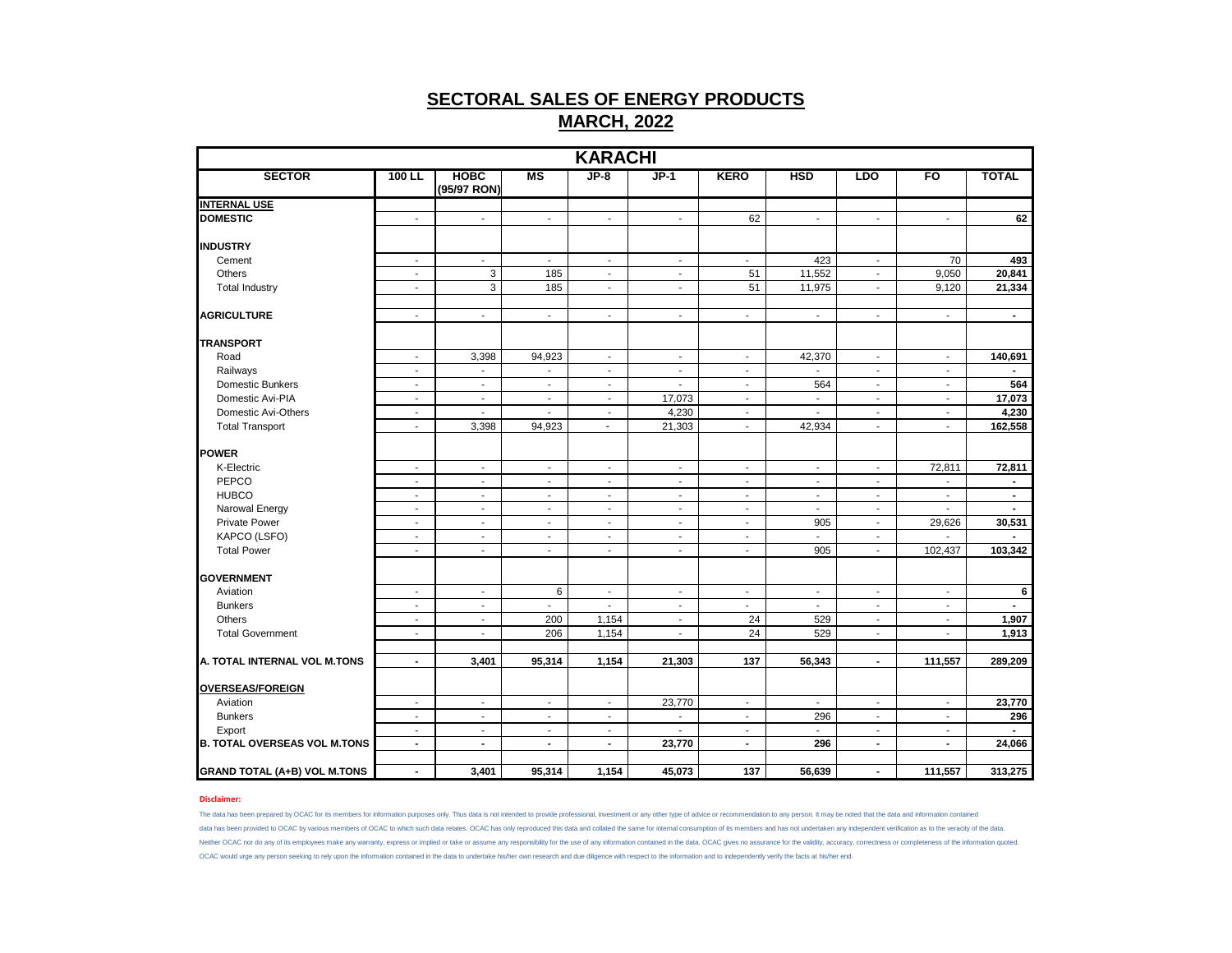|                                     |                          |                          |                          |                          | <b>AREA - PAKISTAN</b>   |                                       |                          |                          |                             |                | <b>TOTAL</b>   |
|-------------------------------------|--------------------------|--------------------------|--------------------------|--------------------------|--------------------------|---------------------------------------|--------------------------|--------------------------|-----------------------------|----------------|----------------|
| <b>SECTOR</b>                       | <b>ASPHALT</b>           | <b>JBO</b>               | <b>MTT</b>               |                          |                          | <b>SOLVENT CARBON OIL PROCESS OIL</b> | <b>BTX</b>               | <b>LUBES</b>             | <b>GREASES</b>              | <b>TOTAL</b>   | Mar-21         |
| <b>INTERNAL USE</b>                 |                          |                          |                          |                          |                          |                                       |                          |                          |                             |                |                |
| <b>DOMESTIC</b>                     | $\mathbf{r}$             | ÷                        | $\omega$                 | $\mathbf{r}$             | $\sim$                   | $\mathbf{r}$                          | ÷.                       | $\mathbf{r}$             | $\omega$                    | $\blacksquare$ | $\blacksquare$ |
| <b>INDUSTRY</b>                     |                          |                          |                          |                          |                          |                                       |                          |                          |                             |                |                |
| Cement                              | $\blacksquare$           | $\overline{\phantom{a}}$ | $\sim$                   | $\overline{\phantom{a}}$ | $\sim$                   | $\overline{\phantom{a}}$              | $\overline{\phantom{a}}$ | 50                       | $\mathbf{1}$                | 51             | 47             |
| Others                              | 11,618                   | 259                      | 229                      | 163                      | $\overline{\phantom{a}}$ | $\overline{\phantom{a}}$              | $\overline{\phantom{a}}$ | 5,550                    | 105                         | 17,924         | 18,270         |
| <b>Total Industry</b>               | 11,618                   | 259                      | 229                      | 163                      | $\sim$                   | $\blacksquare$                        | $\blacksquare$           | 5,600                    | 106                         | 17,975         | 18,317         |
| <b>AGRICULTURE</b>                  | $\sim$                   | $\blacksquare$           | $\blacksquare$           | $\sim$                   | $\sim$                   | $\blacksquare$                        | $\blacksquare$           | $\sim$                   | $\sim$                      | $\blacksquare$ | $\sim$         |
| <b>TRANSPORT</b>                    |                          |                          |                          |                          |                          |                                       |                          |                          |                             |                |                |
| Road                                | 901                      | ÷,                       | ÷.                       | $\sim$                   | $\sim$                   | $\mathbf{r}$                          | $\sim$                   | 9,024                    | 104                         | 10,029         | 13,129         |
| Railways                            | $\sim$                   | $\mathbf{r}$             | $\sim$                   | $\mathbf{r}$             | $\sim$                   | $\mathbf{r}$                          | $\sim$                   | 101                      | 65                          | 166            | $\blacksquare$ |
| <b>Domestic Bunkers</b>             | $\sim$                   | $\overline{\phantom{a}}$ | $\overline{\phantom{a}}$ | $\overline{\phantom{a}}$ | $\blacksquare$           | $\overline{\phantom{a}}$              | $\blacksquare$           | $\blacksquare$           | $\blacksquare$              | $\blacksquare$ | 54             |
| Domestic Avi-PIA                    | $\mathbf{r}$             | $\sim$                   | $\blacksquare$           | $\mathbf{r}$             | ÷.                       | $\mathbf{r}$                          | $\sim$                   | $\mathbf{r}$             | $\mathcal{L}_{\mathcal{A}}$ | $\blacksquare$ | $\blacksquare$ |
| Domestic Avi-Others                 | $\blacksquare$           | $\overline{\phantom{a}}$ | $\blacksquare$           | $\overline{\phantom{a}}$ | $\blacksquare$           | $\overline{\phantom{a}}$              | $\overline{\phantom{a}}$ | $\overline{\phantom{a}}$ | $\sim$                      |                | $\blacksquare$ |
| <b>Total Transport</b>              | 901                      | $\blacksquare$           | $\sim$                   | $\overline{\phantom{a}}$ | $\sim$                   | $\blacksquare$                        | $\blacksquare$           | 9,125                    | 169                         | 10,195         | 13,183         |
| <b>POWER</b>                        |                          |                          |                          |                          |                          |                                       |                          |                          |                             |                |                |
| K-Electric                          | $\sim$                   | $\sim$                   | $\sim$                   | $\sim$                   | $\sim$                   | $\sim$                                | $\blacksquare$           | 84                       | $\sim$                      | 84             | 39             |
| PEPCO                               | $\sim$                   | $\overline{a}$           | $\sim$                   | $\overline{\phantom{a}}$ | $\sim$                   | $\overline{\phantom{a}}$              | $\blacksquare$           | 22                       | $\mathbf{1}$                | 23             | 21             |
| <b>HUBCO</b>                        | $\sim$                   | $\blacksquare$           | $\blacksquare$           | $\blacksquare$           | $\sim$                   | $\blacksquare$                        | $\blacksquare$           | $\sim$                   | $\blacksquare$              | $\blacksquare$ | $\blacksquare$ |
| Narowal Energy                      | $\sim$                   | $\blacksquare$           | $\sim$                   | $\sim$                   | $\sim$                   |                                       | $\overline{\phantom{a}}$ | $\blacksquare$           | $\sim$                      | $\overline{a}$ |                |
|                                     |                          |                          |                          |                          |                          | $\sim$                                |                          | 90                       |                             | 90             | $\blacksquare$ |
| <b>Private Power</b>                | $\blacksquare$           | $\blacksquare$           | $\blacksquare$           | $\blacksquare$           | $\blacksquare$           | $\blacksquare$                        | $\blacksquare$           |                          | $\blacksquare$              |                | $\mathbf{3}$   |
| <b>KAPCO</b>                        | $\sim$                   | $\blacksquare$           | $\blacksquare$           | $\sim$                   | $\blacksquare$           | $\sim$                                | $\blacksquare$           | ä,                       | $\blacksquare$              | $\blacksquare$ | $\blacksquare$ |
| <b>Total Power</b>                  | $\sim$                   | $\overline{a}$           | $\blacksquare$           | $\overline{\phantom{a}}$ | $\sim$                   | $\blacksquare$                        | $\overline{\phantom{a}}$ | 196                      | $\mathbf{1}$                | 197            | 63             |
| <b>GOVERNMENT</b>                   |                          |                          |                          |                          |                          |                                       |                          |                          |                             |                |                |
| Aviation                            | $\sim$                   | $\sim$                   | $\sim$                   | $\sim$                   | $\sim$                   | $\sim$                                | $\blacksquare$           | $\sim$                   | $\sim$                      | $\blacksquare$ | $\sim$         |
| <b>Bunkers</b>                      | $\sim$                   | $\sim$                   | $\sim$                   | $\sim$                   | $\sim$                   | $\sim$                                | $\overline{\phantom{a}}$ | $\blacksquare$           | $\sim$                      | $\sim$         | $\sim$         |
| Others                              | 3,482                    | $\blacksquare$           | 12                       | $\blacksquare$           | $\sim$                   | $\blacksquare$                        | $\blacksquare$           | 37                       | 5                           | 3,536          | 4,616          |
| <b>Total Government</b>             | 3,482                    | $\sim$                   | 12                       | $\sim$                   | $\sim$                   | $\sim$                                | $\blacksquare$           | 37                       | 5                           | 3,536          | 4,616          |
| A. TOTAL INTERNAL VOL M.TONS        | 16,001                   | 259                      | 241                      | 163                      | $\blacksquare$           | $\blacksquare$                        | $\blacksquare$           | 14,958                   | 281                         | 31,903         | 36,179         |
| <b>OVERSEAS/FOREIGN</b>             |                          |                          |                          |                          |                          |                                       |                          |                          |                             |                |                |
| Aviation                            | $\overline{\phantom{a}}$ | $\blacksquare$           | $\blacksquare$           | $\overline{\phantom{a}}$ | $\sim$                   | $\blacksquare$                        | $\overline{\phantom{a}}$ | $\overline{\phantom{a}}$ | $\blacksquare$              | $\blacksquare$ | $\blacksquare$ |
| <b>Bunkers</b>                      | $\sim$                   | $\blacksquare$           | $\blacksquare$           | $\blacksquare$           | $\sim$                   | $\blacksquare$                        | $\blacksquare$           | $\blacksquare$           | $\sim$                      | $\blacksquare$ | $\blacksquare$ |
| Export                              | $\sim$                   | $\overline{\phantom{a}}$ | $\sim$                   | $\sim$                   | $\sim$                   | $\blacksquare$                        | $\blacksquare$           | $\blacksquare$           | $\sim$                      | $\blacksquare$ | $\blacksquare$ |
| <b>B. TOTAL OVERSEAS VOL M.TONS</b> | $\blacksquare$           | $\blacksquare$           | $\blacksquare$           | $\blacksquare$           | $\blacksquare$           | $\blacksquare$                        | $\blacksquare$           | $\blacksquare$           | $\blacksquare$              | $\blacksquare$ | $\blacksquare$ |
|                                     | $\blacksquare$           | $\blacksquare$           | $\blacksquare$           | $\blacksquare$           | $\blacksquare$           | $\blacksquare$                        | $\blacksquare$           | $\blacksquare$           | $\blacksquare$              | $\blacksquare$ | $\blacksquare$ |
| <b>GRAND TOTAL (A+B) VOL M.TONS</b> | 16,001                   | 259                      | 241                      | 163                      | $\blacksquare$           | $\blacksquare$                        | $\blacksquare$           | 14,958                   | 281                         | 31,903         | 36,179         |
|                                     |                          |                          |                          |                          |                          |                                       |                          |                          |                             |                |                |
| <b>GRAND TOTAL VOL MAR 2021</b>     | 19,367                   | 215                      | 452                      | 326                      | $\blacksquare$           | $\overline{\phantom{a}}$              | $\blacksquare$           | 15,676                   | 143                         | 36,179         |                |

### **Disclaimer:**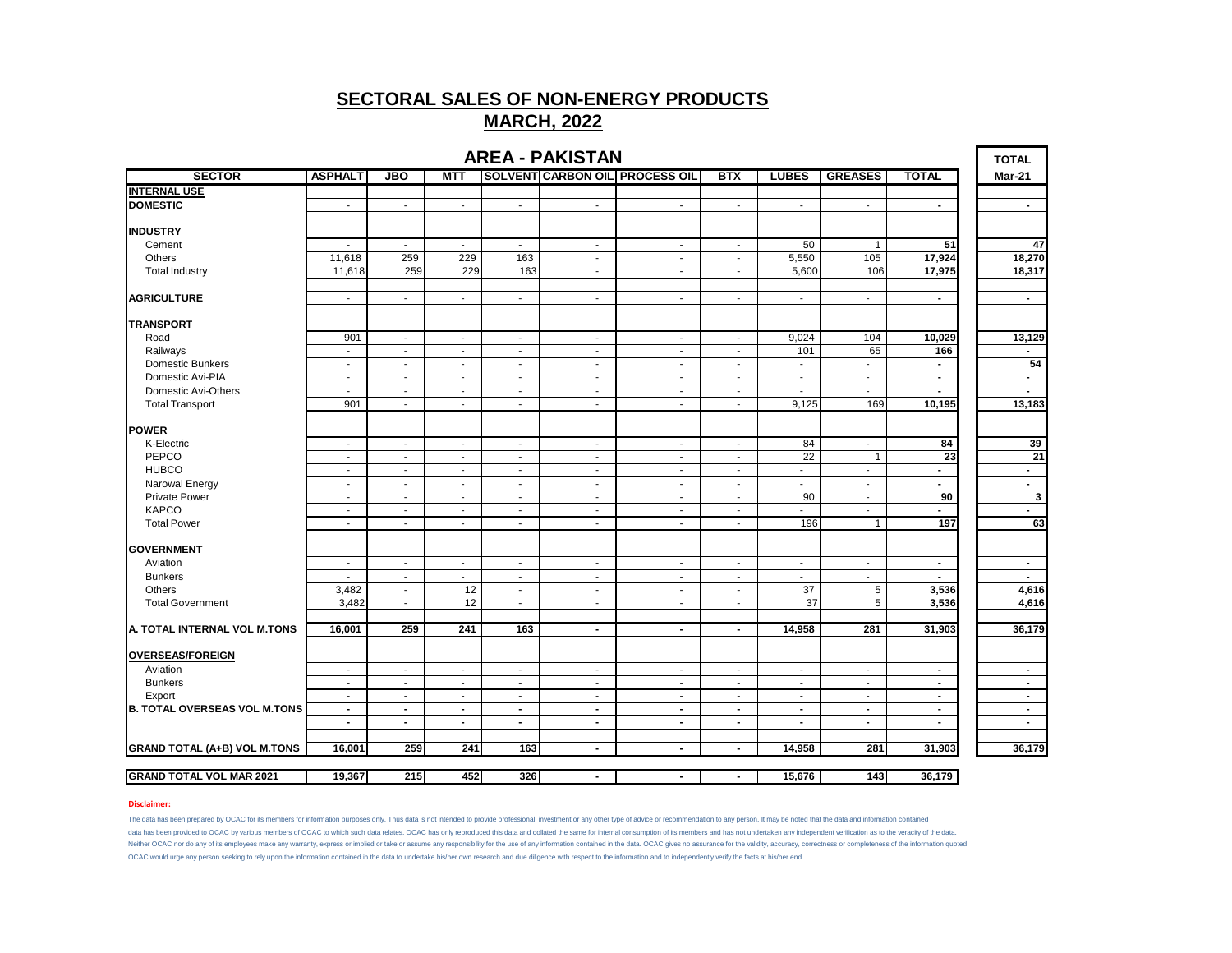| <b>SINDH</b><br><b>SOLVENT CARBON OIL PROCESS OIL</b> |                          |                |                          |                             |                       |                          |                          |                |                 |                         |  |  |  |
|-------------------------------------------------------|--------------------------|----------------|--------------------------|-----------------------------|-----------------------|--------------------------|--------------------------|----------------|-----------------|-------------------------|--|--|--|
| <b>SECTOR</b>                                         | <b>ASPHALT</b>           | <b>JBO</b>     | <b>MTT</b>               |                             |                       |                          | <b>BTX</b>               | <b>LUBES</b>   | <b>GREASES</b>  | <b>TOTAL</b>            |  |  |  |
| <b>INTERNAL USE</b>                                   |                          |                |                          |                             |                       |                          |                          |                |                 |                         |  |  |  |
| <b>DOMESTIC</b>                                       | $\blacksquare$           | $\sim$         | $\blacksquare$           | $\blacksquare$              | $\sim$                | $\blacksquare$           | $\blacksquare$           | $\blacksquare$ | $\blacksquare$  | $\sim$                  |  |  |  |
| <b>INDUSTRY</b>                                       |                          |                |                          |                             |                       |                          |                          |                |                 |                         |  |  |  |
| Cement                                                | $\blacksquare$           | $\blacksquare$ | $\sim$                   | $\mathcal{L}_{\mathcal{A}}$ | $\blacksquare$        | $\blacksquare$           | $\blacksquare$           | 18             | $\mathbf{1}$    | 19                      |  |  |  |
| <b>Others</b>                                         | 1,855                    | 134            | $\overline{\phantom{a}}$ | 23                          | $\sim$                | $\omega$                 | $\omega$                 | 2,309          | $\overline{27}$ | 4,348                   |  |  |  |
| <b>Total Industry</b>                                 | 1.855                    | 134            | $\blacksquare$           | 23                          | $\blacksquare$        | $\blacksquare$           | $\overline{\phantom{a}}$ | 2,327          | 28              | 4,367                   |  |  |  |
| <b>AGRICULTURE</b>                                    | $\sim$                   | $\blacksquare$ | $\blacksquare$           | $\blacksquare$              | $\blacksquare$        | $\mathbf{r}$             | $\omega$                 | $\blacksquare$ | $\blacksquare$  | $\sim$                  |  |  |  |
| <b>TRANSPORT</b>                                      |                          |                |                          |                             |                       |                          |                          |                |                 |                         |  |  |  |
| Road                                                  | $\blacksquare$           | $\blacksquare$ | $\blacksquare$           | $\sim$                      | $\sim$                | $\sim$                   | $\sim$                   | 2,341          | 54              | 2,395                   |  |  |  |
| Railways                                              | $\blacksquare$           | $\blacksquare$ | $\blacksquare$           | $\blacksquare$              | $\blacksquare$        | $\blacksquare$           | $\blacksquare$           | 101            | 65              | 166                     |  |  |  |
| <b>Domestic Bunkers</b>                               | $\overline{\phantom{a}}$ | $\sim$         | $\overline{\phantom{a}}$ | $\sim$                      | $\blacksquare$        | $\sim$                   | $\sim$                   | $\blacksquare$ | $\blacksquare$  | $\sim$                  |  |  |  |
| Domestic Avi-PIA                                      | $\blacksquare$           | $\blacksquare$ | $\blacksquare$           | $\blacksquare$              | $\blacksquare$        | $\sim$                   | $\sim$                   | $\blacksquare$ | $\blacksquare$  | $\sim$                  |  |  |  |
| Domestic Avi-Others                                   | $\blacksquare$           | $\blacksquare$ | $\blacksquare$           | $\blacksquare$              | $\blacksquare$        | $\blacksquare$           | $\blacksquare$           | $\overline{a}$ | $\mathbf{r}$    | $\sim$                  |  |  |  |
| <b>Total Transport</b>                                | $\overline{\phantom{a}}$ | $\sim$         | $\blacksquare$           | $\sim$                      | $\blacksquare$        | $\sim$                   | $\sim$                   | 2,442          | 119             | 2,561                   |  |  |  |
| <b>POWER</b>                                          |                          |                |                          |                             |                       |                          |                          |                |                 |                         |  |  |  |
| K-Electric                                            | $\blacksquare$           | $\blacksquare$ | $\blacksquare$           | $\blacksquare$              | $\blacksquare$        | $\bullet$                | $\blacksquare$           | 84             | $\bullet$       | 84                      |  |  |  |
| PEPCO                                                 | $\blacksquare$           | $\blacksquare$ | $\blacksquare$           | $\blacksquare$              | $\blacksquare$        | $\sim$                   | $\blacksquare$           | 5              | $\blacksquare$  | $\overline{\mathbf{5}}$ |  |  |  |
| <b>HUBCO</b>                                          | $\sim$                   | $\omega$       | $\omega$                 | $\sim$                      | $\tilde{\phantom{a}}$ | $\mathbf{r}$             | $\mathbf{r}$             | ä,             | $\mathbf{r}$    | $\sim$                  |  |  |  |
| Narowal Energy                                        | $\blacksquare$           | $\blacksquare$ | $\sim$                   | $\blacksquare$              | $\blacksquare$        | $\sim$                   | $\blacksquare$           | $\blacksquare$ | $\sim$          | $\sim$                  |  |  |  |
| <b>Private Power</b>                                  | $\blacksquare$           | $\blacksquare$ | $\blacksquare$           | $\blacksquare$              | $\blacksquare$        | $\blacksquare$           | $\blacksquare$           | $\blacksquare$ | $\blacksquare$  | $\sim$                  |  |  |  |
| <b>KAPCO</b>                                          | $\sim$                   | $\blacksquare$ | $\mathbf{r}$             | $\omega$                    | $\tilde{\phantom{a}}$ | $\blacksquare$           | $\mathbf{r}$             | ÷.             | $\mathbf{r}$    | $\sim$                  |  |  |  |
| <b>Total Power</b>                                    | $\blacksquare$           | $\sim$         | $\sim$                   | $\sim$                      | $\blacksquare$        | $\sim$                   | $\sim$                   | 89             | $\blacksquare$  | 89                      |  |  |  |
| <b>GOVERNMENT</b>                                     |                          |                |                          |                             |                       |                          |                          |                |                 |                         |  |  |  |
| Aviation                                              | $\blacksquare$           | $\blacksquare$ | $\blacksquare$           | $\blacksquare$              | $\blacksquare$        | $\blacksquare$           | $\sim$                   | $\blacksquare$ | $\sim$          | $\sim$                  |  |  |  |
| <b>Bunkers</b>                                        | $\blacksquare$           | $\blacksquare$ | $\overline{\phantom{a}}$ | $\blacksquare$              | $\blacksquare$        | $\blacksquare$           | $\blacksquare$           | $\blacksquare$ | $\blacksquare$  | $\sim$                  |  |  |  |
| Others                                                | 35                       | $\omega$       | $\mathbf{r}$             | $\omega$                    | $\omega$              | $\mathbf{r}$             | $\sim$                   | 8              | $\mathbf{1}$    | 44                      |  |  |  |
| <b>Total Government</b>                               | 35                       | $\blacksquare$ | $\sim$                   | $\sim$                      | $\blacksquare$        | $\sim$                   | $\sim$                   | 8              | $\mathbf{1}$    | 44                      |  |  |  |
| A. TOTAL INTERNAL VOL M.TONS                          | 1,890                    | 134            | $\blacksquare$           | $\overline{23}$             | $\blacksquare$        | $\overline{\phantom{a}}$ | $\blacksquare$           | 4,866          | 148             | 7,061                   |  |  |  |
|                                                       |                          |                |                          |                             |                       |                          |                          |                |                 |                         |  |  |  |
| <b>OVERSEAS/FOREIGN</b>                               |                          |                |                          |                             |                       |                          |                          |                |                 |                         |  |  |  |
| Aviation                                              | $\blacksquare$           | $\blacksquare$ | $\blacksquare$           | $\blacksquare$              | $\blacksquare$        | $\sim$                   | $\sim$                   | $\blacksquare$ | $\blacksquare$  | $\sim$                  |  |  |  |
| <b>Bunkers</b>                                        | $\blacksquare$           | $\blacksquare$ | $\blacksquare$           | $\blacksquare$              | $\blacksquare$        | $\sim$                   | $\sim$                   | $\blacksquare$ | $\blacksquare$  | $\sim$                  |  |  |  |
| Export                                                | $\sim$                   | $\mathbf{r}$   | $\overline{\phantom{a}}$ | $\sim$                      | $\sim$                | $\blacksquare$           | $\blacksquare$           | $\blacksquare$ | $\blacksquare$  | $\sim$                  |  |  |  |
| <b>B. TOTAL OVERSEAS VOL M.TONS</b>                   | $\blacksquare$           | $\sim$         | $\blacksquare$           | $\blacksquare$              | $\blacksquare$        | $\blacksquare$           | $\blacksquare$           | $\blacksquare$ | $\blacksquare$  | $\sim$                  |  |  |  |
| <b>GRAND TOTAL (A+B) VOL M.TONS</b>                   | 1,890                    | 134            | $\blacksquare$           | 23                          | $\blacksquare$        | $\blacksquare$           | $\blacksquare$           | 4,866          | 148             | 7,061                   |  |  |  |

## **Disclaimer:**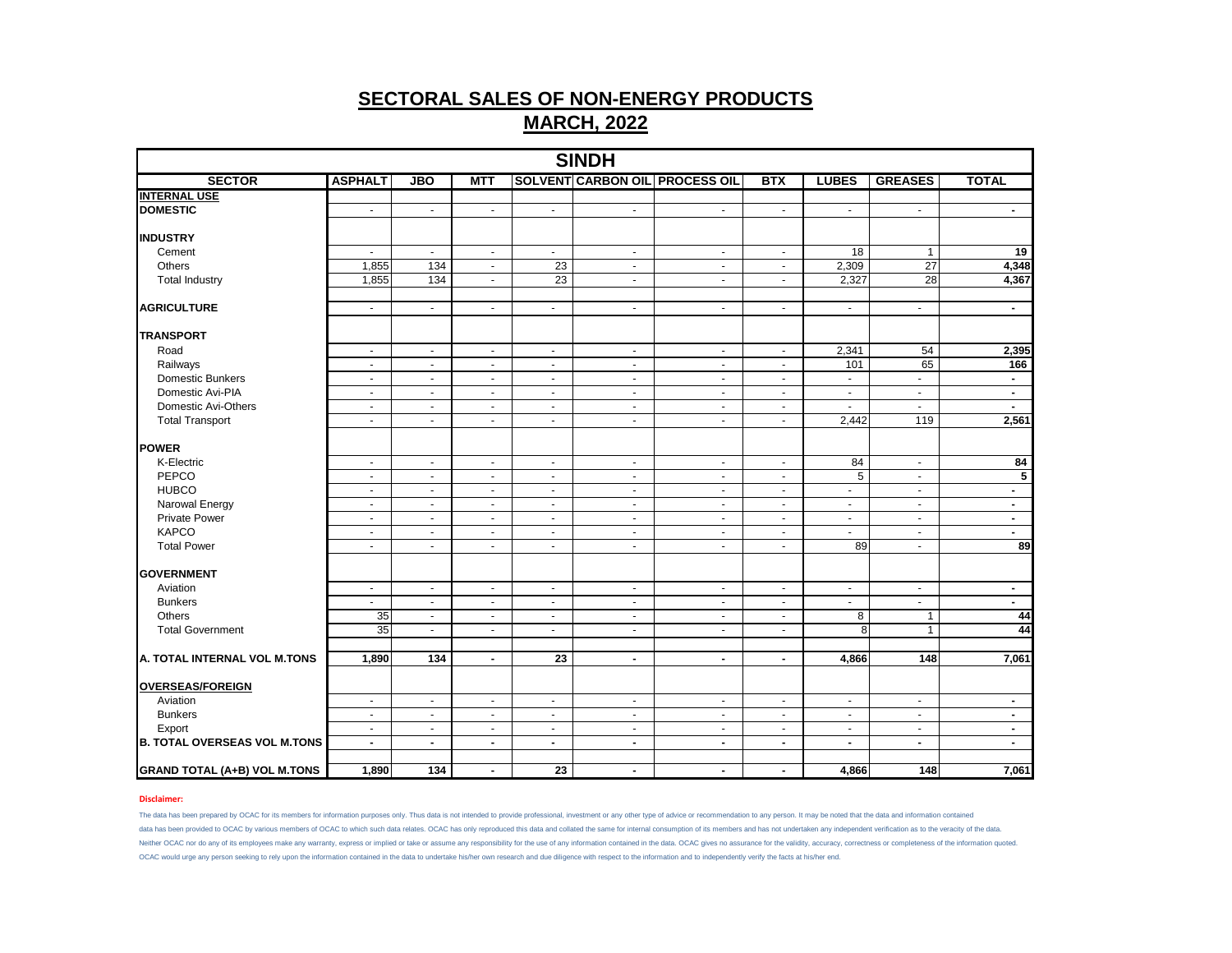|                                     |                |                |                  |                          | <b>PUNJAB</b>  |                                       |                          |                          |                          |                |
|-------------------------------------|----------------|----------------|------------------|--------------------------|----------------|---------------------------------------|--------------------------|--------------------------|--------------------------|----------------|
| <b>SECTOR</b>                       | <b>ASPHALT</b> | <b>JBO</b>     | <b>MTT</b>       |                          |                | <b>SOLVENT CARBON OIL PROCESS OIL</b> | <b>BTX</b>               | <b>LUBES</b>             | <b>GREASES</b>           | <b>TOTAL</b>   |
| <b>INTERNAL USE</b>                 |                |                |                  |                          |                |                                       |                          |                          |                          |                |
| <b>DOMESTIC</b>                     | $\blacksquare$ | $\mathbf{r}$   | $\sim$           | $\blacksquare$           | $\omega$       | $\omega$                              | $\blacksquare$           | $\sim$                   | $\omega$                 | $\sim$         |
|                                     |                |                |                  |                          |                |                                       |                          |                          |                          |                |
| <b>INDUSTRY</b>                     |                |                |                  |                          |                |                                       |                          |                          |                          |                |
| Cement                              | $\sim$         | $\sim$         | $\sim$           | $\blacksquare$           | $\sim$         | $\sim$                                | $\blacksquare$           | 5                        | $\sim$                   | 5              |
| Others                              | 7,437          | 125            | 229              | 140                      | $\blacksquare$ | $\blacksquare$                        | $\overline{\phantom{a}}$ | 3,052                    | $\overline{72}$          | 11,055         |
| <b>Total Industry</b>               | 7,437          | 125            | 229              | 140                      | $\blacksquare$ | ÷,                                    | $\blacksquare$           | 3,057                    | $\overline{72}$          | 11,060         |
|                                     |                |                |                  |                          |                |                                       |                          |                          |                          |                |
| <b>AGRICULTURE</b>                  | $\omega$       | $\omega$       | $\omega$         | $\blacksquare$           | $\sim$         | $\omega$                              | $\omega$                 | $\sim$                   | $\omega$                 | $\blacksquare$ |
| <b>TRANSPORT</b>                    |                |                |                  |                          |                |                                       |                          |                          |                          |                |
| Road                                | 901            | $\blacksquare$ | $\sim$           | $\blacksquare$           | $\blacksquare$ | $\blacksquare$                        | $\blacksquare$           | 5,645                    | 44                       | 6,590          |
| Railways                            | $\blacksquare$ | $\blacksquare$ | $\blacksquare$   | $\overline{\phantom{a}}$ | $\blacksquare$ | $\blacksquare$                        | $\overline{\phantom{a}}$ | $\blacksquare$           | $\blacksquare$           | $\blacksquare$ |
| <b>Domestic Bunkers</b>             | $\sim$         | $\sim$         | $\sim$           | $\blacksquare$           | $\sim$         | $\blacksquare$                        | $\overline{\phantom{a}}$ | $\sim$                   | $\blacksquare$           | $\blacksquare$ |
| Domestic Avi-PIA                    | $\sim$         | $\blacksquare$ | $\blacksquare$   | $\blacksquare$           | $\blacksquare$ | $\blacksquare$                        | $\blacksquare$           | $\sim$                   | $\blacksquare$           | $\blacksquare$ |
| Domestic Avi-Others                 | ÷.             | $\omega$       | $\sim$           | $\blacksquare$           | $\mathbf{r}$   | $\sim$                                | $\blacksquare$           | $\sim$                   | ÷.                       | $\blacksquare$ |
| <b>Total Transport</b>              | 901            | $\blacksquare$ | $\sim$           | $\blacksquare$           | $\sim$         | $\sim$                                | $\blacksquare$           | 5,645                    | 44                       | 6,590          |
| <b>POWER</b>                        |                |                |                  |                          |                |                                       |                          |                          |                          |                |
| K-Electric                          | $\sim$         | $\blacksquare$ |                  | $\blacksquare$           | $\blacksquare$ | $\blacksquare$                        | $\blacksquare$           | $\sim$                   | $\blacksquare$           | $\blacksquare$ |
| PEPCO                               | $\blacksquare$ | $\blacksquare$ | $\sim$<br>$\sim$ | $\blacksquare$           | $\blacksquare$ | $\blacksquare$                        | $\blacksquare$           | $\overline{14}$          | $\overline{1}$           | 15             |
| <b>HUBCO</b>                        | $\blacksquare$ | $\blacksquare$ | $\blacksquare$   | $\blacksquare$           | $\blacksquare$ | $\omega$                              | $\blacksquare$           | $\sim$                   | $\mathbf{u}$             | $\blacksquare$ |
| Narowal Energy                      | $\sim$         | $\blacksquare$ | $\sim$           | $\blacksquare$           | $\sim$         | $\blacksquare$                        | $\blacksquare$           | $\sim$                   | $\blacksquare$           | $\blacksquare$ |
| <b>Private Power</b>                | $\sim$         | $\blacksquare$ |                  | $\blacksquare$           | $\sim$         | $\sim$                                |                          | 90                       | $\blacksquare$           | 90             |
| <b>KAPCO</b>                        | $\omega$       | ÷.             | $\sim$<br>$\sim$ | $\sim$                   | $\omega$       | ÷.                                    | $\blacksquare$<br>÷      | $\blacksquare$           | $\mathbf{r}$             | $\blacksquare$ |
| <b>Total Power</b>                  | $\blacksquare$ | $\blacksquare$ | $\blacksquare$   | $\overline{\phantom{a}}$ | $\blacksquare$ | $\blacksquare$                        | $\blacksquare$           | 104                      | $\mathbf{1}$             | 105            |
|                                     |                |                |                  |                          |                |                                       |                          |                          |                          |                |
| <b>GOVERNMENT</b>                   |                |                |                  |                          |                |                                       |                          |                          |                          |                |
| Aviation                            | $\blacksquare$ | $\blacksquare$ | $\blacksquare$   | $\blacksquare$           | $\blacksquare$ | $\blacksquare$                        | $\blacksquare$           | $\blacksquare$           | $\blacksquare$           | $\blacksquare$ |
| <b>Bunkers</b>                      | $\sim$         | $\blacksquare$ | $\sim$           | $\blacksquare$           | $\sim$         | $\blacksquare$                        | $\blacksquare$           | $\sim$                   | $\sim$                   | $\blacksquare$ |
| Others                              | 1,431          | $\blacksquare$ | 12               | $\blacksquare$           | $\blacksquare$ | $\sim$                                | $\blacksquare$           | $\overline{26}$          | $\overline{4}$           | 1,473          |
| <b>Total Government</b>             | 1,431          | $\blacksquare$ | 12               | $\blacksquare$           | $\blacksquare$ | $\sim$                                | $\blacksquare$           | 26                       | $\overline{4}$           | 1,473          |
|                                     |                |                |                  |                          |                |                                       |                          |                          |                          |                |
| A. TOTAL INTERNAL VOL M.TONS        | 9,769          | 125            | 241              | 140                      | $\blacksquare$ | $\blacksquare$                        | $\blacksquare$           | 8,832                    | 121                      | 19,228         |
| <b>OVERSEAS/FOREIGN</b>             |                |                |                  |                          |                |                                       |                          |                          |                          |                |
| Aviation                            | $\omega$       | $\omega$       | $\omega$         | $\mathbf{r}$             | $\sim$         | $\omega$                              | $\omega$                 | $\omega$                 | $\omega$                 | $\blacksquare$ |
| <b>Bunkers</b>                      | $\blacksquare$ | $\blacksquare$ | $\sim$           | $\blacksquare$           | $\blacksquare$ | $\blacksquare$                        | $\blacksquare$           | $\overline{\phantom{a}}$ | $\blacksquare$           | $\blacksquare$ |
| Export                              | $\sim$         | $\sim$         | $\sim$           | $\blacksquare$           | $\sim$         | $\sim$                                | $\blacksquare$           | $\overline{\phantom{a}}$ | $\overline{\phantom{a}}$ | $\sim$         |
| <b>B. TOTAL OVERSEAS VOL M.TONS</b> | $\blacksquare$ | $\blacksquare$ | $\sim$           | $\blacksquare$           | $\sim$         | $\blacksquare$                        | $\blacksquare$           | $\blacksquare$           | $\blacksquare$           | $\sim$         |
|                                     |                |                |                  |                          |                |                                       |                          |                          |                          |                |
| <b>GRAND TOTAL (A+B) VOL M.TONS</b> | 9,769          | 125            | 241              | 140                      | $\blacksquare$ | $\blacksquare$                        | $\blacksquare$           | 8,832                    | 121                      | 19,228         |

## **Disclaimer:**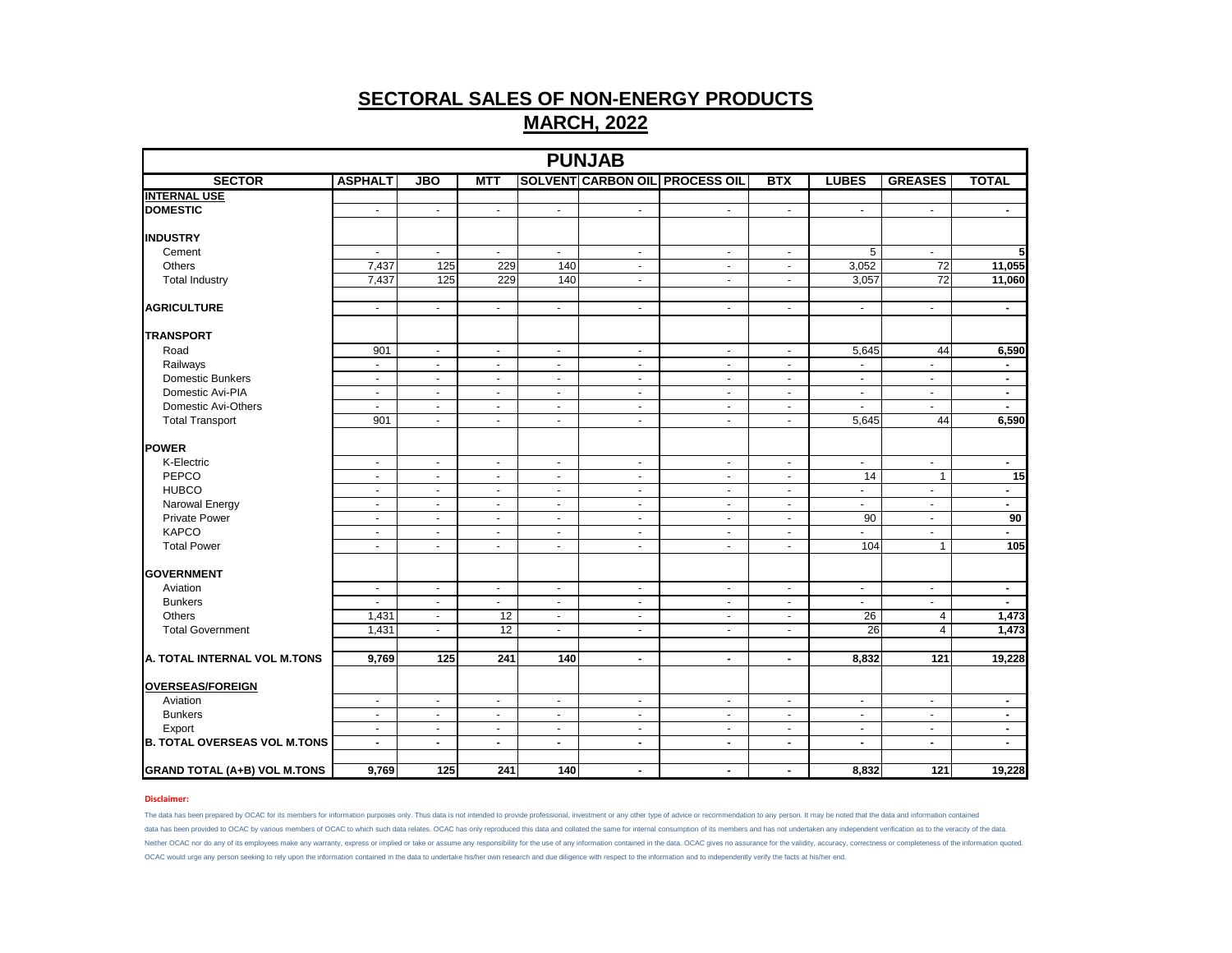| <b>KHYBER PAKHTUN KHAWA</b>         |                          |                |                |                |                |                                       |                |                |                |                |  |
|-------------------------------------|--------------------------|----------------|----------------|----------------|----------------|---------------------------------------|----------------|----------------|----------------|----------------|--|
| <b>SECTOR</b>                       | <b>ASPHALT</b>           | <b>JBO</b>     | <b>MTT</b>     |                |                | <b>SOLVENT CARBON OIL PROCESS OIL</b> | <b>BTX</b>     | <b>LUBES</b>   | <b>GREASES</b> | <b>TOTAL</b>   |  |
| <b>INTERNAL USE</b>                 |                          |                |                |                |                |                                       |                |                |                |                |  |
| <b>DOMESTIC</b>                     | $\blacksquare$           | $\blacksquare$ | $\blacksquare$ | $\blacksquare$ | $\blacksquare$ | $\blacksquare$                        | $\blacksquare$ | $\blacksquare$ | $\blacksquare$ | $\blacksquare$ |  |
| <b>INDUSTRY</b>                     |                          |                |                |                |                |                                       |                |                |                |                |  |
| Cement                              | $\blacksquare$           | $\blacksquare$ | $\blacksquare$ | $\blacksquare$ | $\blacksquare$ | $\blacksquare$                        | $\blacksquare$ | 27             | $\blacksquare$ | 27             |  |
| Others                              | 2,266                    | $\sim$         | $\sim$         | $\sim$         | $\sim$         | $\sim$                                | $\sim$         | 124            | $\overline{4}$ | 2,394          |  |
| <b>Total Industry</b>               | 2.266                    | $\sim$         | $\sim$         | $\sim$         | $\blacksquare$ | $\omega$                              | $\sim$         | 151            | $\overline{4}$ | 2,421          |  |
| <b>AGRICULTURE</b>                  | $\sim$                   | $\sim$         | $\sim$         | $\sim$         | $\sim$         | $\sim$                                | $\sim$         | $\sim$         | $\mathbf{r}$   | $\blacksquare$ |  |
| <b>TRANSPORT</b>                    |                          |                |                |                |                |                                       |                |                |                |                |  |
| Road                                | $\sim$                   | $\sim$         | $\sim$         | $\sim$         | $\sim$         | $\sim$                                | $\sim$         | 499            | 4              | 503            |  |
| Railways                            | $\overline{\phantom{a}}$ | $\sim$         | $\sim$         | $\sim$         | $\blacksquare$ | $\omega$                              | $\sim$         | $\blacksquare$ | $\omega$       | $\blacksquare$ |  |
| <b>Domestic Bunkers</b>             | $\blacksquare$           | $\blacksquare$ | $\blacksquare$ | $\blacksquare$ | $\blacksquare$ | $\blacksquare$                        | $\blacksquare$ | $\blacksquare$ | $\blacksquare$ | $\blacksquare$ |  |
| Domestic Avi-PIA                    | $\sim$                   | $\sim$         | $\sim$         | $\sim$         | $\sim$         | $\sim$                                | $\sim$         | $\sim$         | $\sim$         | $\blacksquare$ |  |
| Domestic Avi-Others                 | $\sim$                   | $\sim$         | $\sim$         | $\sim$         | $\blacksquare$ | $\sim$                                | $\sim$         | $\omega$       | $\omega$       | $\blacksquare$ |  |
| <b>Total Transport</b>              | $\blacksquare$           | $\sim$         | $\blacksquare$ | $\blacksquare$ | $\blacksquare$ | $\blacksquare$                        | $\blacksquare$ | 499            | $\overline{4}$ | 503            |  |
| <b>POWER</b>                        |                          |                |                |                |                |                                       |                |                |                |                |  |
| K-Electric                          | $\blacksquare$           | $\blacksquare$ | $\blacksquare$ | $\blacksquare$ | $\blacksquare$ | $\blacksquare$                        | $\blacksquare$ | $\blacksquare$ | $\blacksquare$ | $\blacksquare$ |  |
| PEPCO                               | $\sim$                   | $\sim$         | $\sim$         | $\sim$         | $\blacksquare$ | $\sim$                                | $\sim$         | 3              | $\sim$         | 3              |  |
| <b>HUBCO</b>                        | $\sim$                   | $\sim$         | $\sim$         | $\sim$         | $\blacksquare$ | $\omega$                              | $\sim$         | $\blacksquare$ | $\sim$         | $\blacksquare$ |  |
| Narowal Energy                      | $\blacksquare$           | $\blacksquare$ | $\blacksquare$ | $\blacksquare$ | $\blacksquare$ | $\blacksquare$                        | $\blacksquare$ | $\blacksquare$ | $\blacksquare$ | $\blacksquare$ |  |
| <b>Private Power</b>                | $\sim$                   | $\sim$         | $\sim$         | $\sim$         | $\sim$         | $\sim$                                | $\sim$         | $\sim$         | $\sim$         | $\blacksquare$ |  |
| <b>KAPCO</b>                        | $\blacksquare$           | $\sim$         | $\sim$         | $\sim$         | $\blacksquare$ | $\sim$                                | $\sim$         | $\omega$       | $\sim$         | $\blacksquare$ |  |
| <b>Total Power</b>                  | $\blacksquare$           | $\sim$         | $\blacksquare$ | $\blacksquare$ | $\blacksquare$ | $\blacksquare$                        | $\blacksquare$ | 3              | $\blacksquare$ | $\mathbf{3}$   |  |
|                                     |                          |                |                |                |                |                                       |                |                |                |                |  |
| <b>GOVERNMENT</b>                   |                          |                |                |                |                |                                       |                |                |                |                |  |
| Aviation                            | $\blacksquare$           | $\blacksquare$ | $\blacksquare$ | $\blacksquare$ | $\blacksquare$ | $\blacksquare$                        | $\blacksquare$ | $\blacksquare$ | $\blacksquare$ | $\blacksquare$ |  |
| <b>Bunkers</b>                      | $\sim$                   | $\sim$         | $\sim$         | $\sim$         | $\sim$         | $\sim$                                | $\sim$         | $\sim$         | $\sim$         | $\blacksquare$ |  |
| Others                              | 691                      | $\blacksquare$ | $\sim$         | $\sim$         | $\blacksquare$ | $\sim$                                | $\sim$         | $\sim$         | $\sim$         | 691            |  |
| <b>Total Government</b>             | 691                      | $\blacksquare$ | $\blacksquare$ | $\blacksquare$ | $\blacksquare$ | $\blacksquare$                        | $\blacksquare$ | $\blacksquare$ | $\blacksquare$ | 691            |  |
| A. TOTAL INTERNAL VOL M.TONS        | 2,957                    | $\sim$         | $\sim$         | $\blacksquare$ | $\blacksquare$ | $\blacksquare$                        | $\blacksquare$ | 653            | 8              | 3,618          |  |
|                                     |                          |                |                |                |                |                                       |                |                |                |                |  |
| <b>OVERSEAS/FOREIGN</b>             |                          |                |                |                |                |                                       |                |                |                |                |  |
| Aviation                            | $\sim$                   | $\sim$         | $\sim$         | $\sim$         | $\sim$         | $\omega$                              | $\sim$         | $\sim$         | $\blacksquare$ | $\blacksquare$ |  |
| <b>Bunkers</b>                      | $\blacksquare$           | $\blacksquare$ | $\blacksquare$ | $\blacksquare$ | $\blacksquare$ | $\blacksquare$                        | $\blacksquare$ | $\blacksquare$ | $\blacksquare$ | $\blacksquare$ |  |
| Export                              | $\sim$                   | $\sim$         | $\sim$         | $\sim$         | $\sim$         | $\sim$                                | $\sim$         | $\sim$         | $\sim$         | $\blacksquare$ |  |
| <b>B. TOTAL OVERSEAS VOL M.TONS</b> | $\blacksquare$           | $\blacksquare$ | $\sim$         | $\blacksquare$ | $\blacksquare$ | $\sim$                                | $\sim$         | $\blacksquare$ | $\blacksquare$ | $\blacksquare$ |  |
| <b>GRAND TOTAL (A+B) VOL M.TONS</b> | 2,957                    | $\blacksquare$ | $\sim$         | $\blacksquare$ | $\blacksquare$ | $\blacksquare$                        | $\sim$         | 653            | 8              | 3,618          |  |

## **Disclaimer:**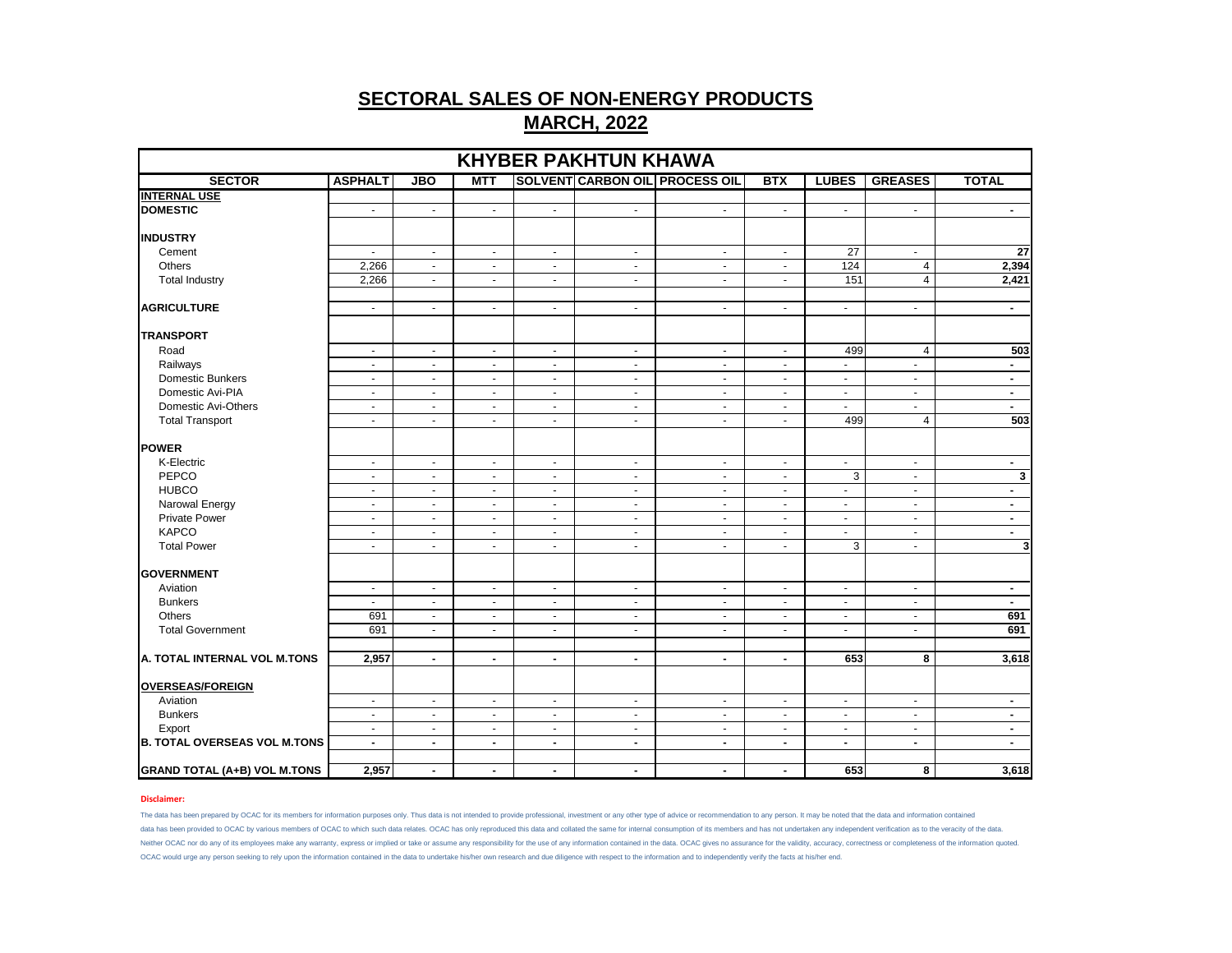|                                               |                |                          |                |                |                |                                       |                          |                | <b>BALOCHISTAN</b>      |                          |  |  |  |  |  |  |  |  |  |
|-----------------------------------------------|----------------|--------------------------|----------------|----------------|----------------|---------------------------------------|--------------------------|----------------|-------------------------|--------------------------|--|--|--|--|--|--|--|--|--|
| <b>SECTOR</b>                                 | <b>ASPHALT</b> | <b>JBO</b>               | <b>MTT</b>     |                |                | <b>SOLVENT CARBON OIL PROCESS OIL</b> | <b>BTX</b>               | <b>LUBES</b>   | <b>GREASES</b>          | <b>TOTAL</b>             |  |  |  |  |  |  |  |  |  |
| <b>INTERNAL USE</b>                           |                |                          |                |                |                |                                       |                          |                |                         |                          |  |  |  |  |  |  |  |  |  |
| <b>DOMESTIC</b>                               | $\blacksquare$ | $\blacksquare$           | $\blacksquare$ | $\sim$         | $\blacksquare$ | $\blacksquare$                        | $\blacksquare$           | $\bullet$      | $\blacksquare$          | $\blacksquare$           |  |  |  |  |  |  |  |  |  |
| <b>INDUSTRY</b>                               |                |                          |                |                |                |                                       |                          |                |                         |                          |  |  |  |  |  |  |  |  |  |
| Cement                                        | $\sim$         | $\blacksquare$           | $\blacksquare$ | $\sim$         | $\blacksquare$ | $\blacksquare$                        | $\blacksquare$           | $\bullet$      | $\blacksquare$          | $\blacksquare$           |  |  |  |  |  |  |  |  |  |
| Others                                        | 60             | $\omega$                 | $\mathbf{r}$   | $\omega$       | $\omega$       | $\mathbf{u}$                          | $\sim$                   | 59             | $\overline{2}$          | 121                      |  |  |  |  |  |  |  |  |  |
| <b>Total Industry</b>                         | 60             | $\omega$                 | $\mathbf{r}$   | $\sim$         | $\blacksquare$ | $\mathbf{u}$                          | $\blacksquare$           | 59             | $\overline{2}$          | 121                      |  |  |  |  |  |  |  |  |  |
|                                               |                |                          |                |                |                |                                       |                          |                |                         |                          |  |  |  |  |  |  |  |  |  |
| <b>AGRICULTURE</b>                            | $\sim$         | ÷.                       | $\mathbf{r}$   | $\sim$         | $\blacksquare$ | $\blacksquare$                        | $\sim$                   | $\omega$       | $\blacksquare$          | $\blacksquare$           |  |  |  |  |  |  |  |  |  |
| <b>TRANSPORT</b>                              |                |                          |                |                |                |                                       |                          |                |                         |                          |  |  |  |  |  |  |  |  |  |
| Road                                          | $\sim$         | $\blacksquare$           | $\sim$         | $\sim$         | $\blacksquare$ | $\sim$                                | $\blacksquare$           | 486            | $\overline{2}$          | 488                      |  |  |  |  |  |  |  |  |  |
| Railways                                      | $\sim$         | $\omega$                 | $\mathbf{r}$   | $\omega$       | $\omega$       | $\blacksquare$                        | $\blacksquare$           | $\omega$       | $\omega$                | $\overline{\phantom{a}}$ |  |  |  |  |  |  |  |  |  |
| Domestic Bunkers                              | $\sim$         | $\blacksquare$           | $\blacksquare$ | $\sim$         | $\blacksquare$ | $\blacksquare$                        | $\overline{\phantom{a}}$ | $\sim$         | $\blacksquare$          | $\blacksquare$           |  |  |  |  |  |  |  |  |  |
| Domestic Avi-PIA                              | $\sim$         | $\blacksquare$           | $\blacksquare$ | $\blacksquare$ | $\blacksquare$ | $\blacksquare$                        | $\blacksquare$           | $\sim$         | $\sim$                  | $\blacksquare$           |  |  |  |  |  |  |  |  |  |
| Domestic Avi-Others                           | $\blacksquare$ | $\blacksquare$           | $\blacksquare$ | $\omega$       | $\blacksquare$ | $\blacksquare$                        | $\overline{\phantom{a}}$ | $\omega$       | $\blacksquare$          | $\blacksquare$           |  |  |  |  |  |  |  |  |  |
| <b>Total Transport</b>                        | $\blacksquare$ | $\blacksquare$           | $\blacksquare$ | $\sim$         | $\blacksquare$ | $\sim$                                | $\overline{\phantom{a}}$ | 486            | $\overline{2}$          | 488                      |  |  |  |  |  |  |  |  |  |
|                                               |                |                          |                |                |                |                                       |                          |                |                         |                          |  |  |  |  |  |  |  |  |  |
| POWER                                         |                |                          |                |                |                |                                       |                          |                |                         |                          |  |  |  |  |  |  |  |  |  |
| K-Electric                                    | $\sim$         | $\blacksquare$           | $\blacksquare$ | $\sim$         | $\blacksquare$ | $\blacksquare$                        | $\blacksquare$           | $\sim$         | $\blacksquare$          | $\blacksquare$           |  |  |  |  |  |  |  |  |  |
| PEPCO                                         | $\omega$       | $\omega$                 | $\mathbf{r}$   | $\sim$         | $\omega$       | $\blacksquare$                        | $\blacksquare$           | $\omega$       | $\mathbf{r}$            | $\blacksquare$           |  |  |  |  |  |  |  |  |  |
| <b>HUBCO</b>                                  | $\blacksquare$ | $\blacksquare$           | $\blacksquare$ | $\blacksquare$ | $\blacksquare$ | $\blacksquare$                        | $\overline{\phantom{a}}$ | $\blacksquare$ | $\blacksquare$          | $\overline{\phantom{a}}$ |  |  |  |  |  |  |  |  |  |
| Narowal Energy                                | $\blacksquare$ | $\blacksquare$           | $\blacksquare$ | $\sim$         | $\blacksquare$ | $\blacksquare$                        | $\overline{\phantom{a}}$ | $\sim$         | $\sim$                  | $\blacksquare$           |  |  |  |  |  |  |  |  |  |
| <b>Private Power</b>                          | $\sim$         | $\blacksquare$           | $\mathbf{r}$   | $\sim$         | $\omega$       | $\blacksquare$                        | $\sim$                   | $\omega$       | $\omega$                | $\blacksquare$           |  |  |  |  |  |  |  |  |  |
| <b>KAPCO</b>                                  | $\omega$       | $\blacksquare$           | $\mathbf{r}$   | $\omega$       | $\blacksquare$ | $\sim$                                | $\blacksquare$           | $\omega$       | $\sim$                  | $\blacksquare$           |  |  |  |  |  |  |  |  |  |
| <b>Total Power</b>                            | $\blacksquare$ | $\blacksquare$           | $\sim$         | $\sim$         | $\blacksquare$ | $\blacksquare$                        | $\overline{\phantom{a}}$ | $\sim$         | $\blacksquare$          | $\blacksquare$           |  |  |  |  |  |  |  |  |  |
|                                               |                |                          |                |                |                |                                       |                          |                |                         |                          |  |  |  |  |  |  |  |  |  |
| <b>GOVERNMENT</b>                             |                |                          |                |                |                |                                       |                          |                |                         |                          |  |  |  |  |  |  |  |  |  |
| Aviation                                      | $\blacksquare$ | $\blacksquare$           | $\blacksquare$ | $\sim$         | $\blacksquare$ | $\blacksquare$                        | $\blacksquare$           | $\blacksquare$ | $\blacksquare$          | $\blacksquare$           |  |  |  |  |  |  |  |  |  |
| <b>Bunkers</b>                                | $\omega$       | $\omega$                 | $\blacksquare$ | $\blacksquare$ | $\blacksquare$ | $\blacksquare$                        | $\sim$                   | $\omega$       | $\blacksquare$          | $\blacksquare$           |  |  |  |  |  |  |  |  |  |
| Others                                        | 320            | $\blacksquare$           | $\mathbf{r}$   | $\omega$       | $\omega$       | $\sim$                                | $\omega$                 | $\overline{3}$ | $\sim$                  | 323                      |  |  |  |  |  |  |  |  |  |
| <b>Total Government</b>                       | 320            | $\blacksquare$           | $\sim$         | $\sim$         | $\blacksquare$ | $\blacksquare$                        | $\blacksquare$           | 3              | $\sim$                  | 323                      |  |  |  |  |  |  |  |  |  |
|                                               |                |                          |                |                |                |                                       |                          |                |                         |                          |  |  |  |  |  |  |  |  |  |
| A. TOTAL INTERNAL VOL M.TONS                  | 380            | $\blacksquare$           | $\blacksquare$ | $\blacksquare$ | $\blacksquare$ | $\blacksquare$                        | $\blacksquare$           | 548            | 4                       | 932                      |  |  |  |  |  |  |  |  |  |
| <b>OVERSEAS/FOREIGN</b>                       |                |                          |                |                |                |                                       |                          |                |                         |                          |  |  |  |  |  |  |  |  |  |
| Aviation                                      | $\blacksquare$ | $\blacksquare$           | $\blacksquare$ | $\omega$       | $\blacksquare$ | $\sim$                                | $\blacksquare$           | $\blacksquare$ | $\blacksquare$          | $\overline{\phantom{a}}$ |  |  |  |  |  |  |  |  |  |
| <b>Bunkers</b>                                | $\blacksquare$ | $\blacksquare$           | $\blacksquare$ | $\sim$         | $\blacksquare$ | $\blacksquare$                        | $\overline{\phantom{a}}$ | $\sim$         | $\blacksquare$          | $\blacksquare$           |  |  |  |  |  |  |  |  |  |
|                                               | $\sim$         | $\blacksquare$           | $\blacksquare$ | $\blacksquare$ | $\blacksquare$ | $\blacksquare$                        | $\blacksquare$           | $\sim$         | $\blacksquare$          |                          |  |  |  |  |  |  |  |  |  |
| Export<br><b>B. TOTAL OVERSEAS VOL M.TONS</b> |                |                          |                |                |                |                                       |                          |                |                         | $\blacksquare$           |  |  |  |  |  |  |  |  |  |
|                                               | $\blacksquare$ | $\overline{\phantom{a}}$ | $\blacksquare$ | $\blacksquare$ | $\blacksquare$ | $\blacksquare$                        | $\blacksquare$           | $\blacksquare$ | $\blacksquare$          | $\overline{\phantom{a}}$ |  |  |  |  |  |  |  |  |  |
| <b>GRAND TOTAL (A+B) VOL M.TONS</b>           | 380            | $\blacksquare$           | $\blacksquare$ | $\blacksquare$ | $\blacksquare$ | $\blacksquare$                        | $\blacksquare$           | 548            | $\overline{\mathbf{4}}$ | 932                      |  |  |  |  |  |  |  |  |  |

## **Disclaimer:**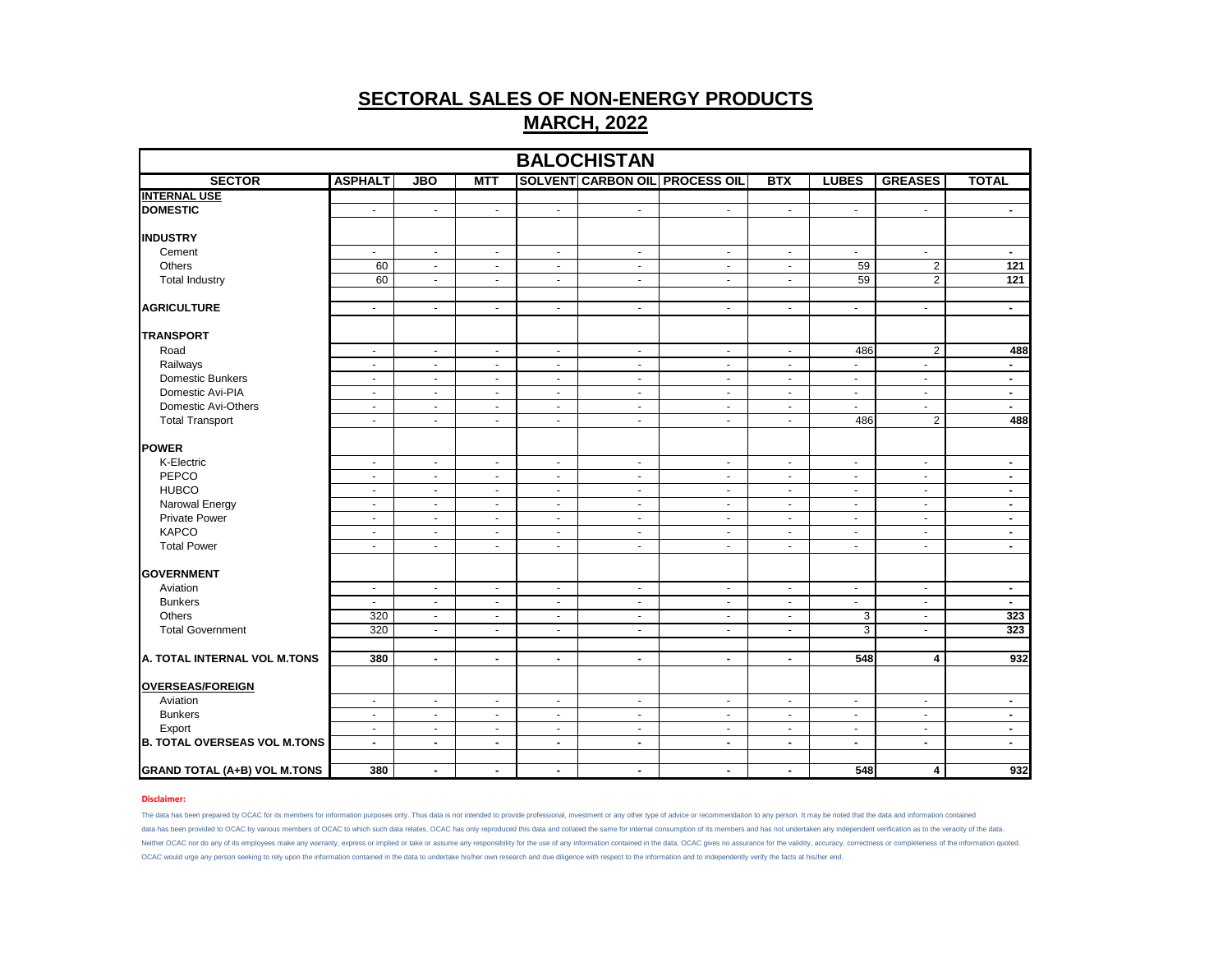| <b>GILGIT BALTISTAN</b>             |                 |                |                |                |                          |                                       |                |                |                |                 |  |
|-------------------------------------|-----------------|----------------|----------------|----------------|--------------------------|---------------------------------------|----------------|----------------|----------------|-----------------|--|
| <b>SECTOR</b>                       | <b>ASPHALT</b>  | <b>JBO</b>     | <b>MTT</b>     |                |                          | <b>SOLVENT CARBON OIL PROCESS OIL</b> | <b>BTX</b>     | <b>LUBES</b>   | <b>GREASES</b> | <b>TOTAL</b>    |  |
| <b>INTERNAL USE</b>                 |                 |                |                |                |                          |                                       |                |                |                |                 |  |
| <b>DOMESTIC</b>                     | $\sim$          | $\blacksquare$ | $\sim$         | $\blacksquare$ | $\blacksquare$           | $\blacksquare$                        | $\blacksquare$ | $\blacksquare$ | $\sim$         | $\sim$          |  |
| <b>INDUSTRY</b>                     |                 |                |                |                |                          |                                       |                |                |                |                 |  |
| Cement                              | $\sim$          | $\blacksquare$ | $\sim$         | $\sim$         | $\blacksquare$           | $\blacksquare$                        | $\blacksquare$ | $\blacksquare$ | $\blacksquare$ | $\blacksquare$  |  |
| Others                              | $\omega$        | $\mathbf{r}$   | $\omega$       | $\omega$       | $\omega$                 | $\omega$                              | $\blacksquare$ | $\omega$       | $\sim$         | $\blacksquare$  |  |
| <b>Total Industry</b>               | $\blacksquare$  | $\blacksquare$ | $\blacksquare$ | $\omega$       | $\blacksquare$           | $\blacksquare$                        | $\blacksquare$ | $\blacksquare$ | $\blacksquare$ | $\blacksquare$  |  |
| <b>AGRICULTURE</b>                  | $\omega$        | $\blacksquare$ | $\sim$         | $\omega$       | $\omega$                 | $\omega$                              | $\omega$       | $\omega$       | $\omega$       | $\blacksquare$  |  |
| <b>TRANSPORT</b>                    |                 |                |                |                |                          |                                       |                |                |                |                 |  |
| Road                                | $\sim$          | $\mathbf{r}$   | $\sim$         | $\sim$         | $\sim$                   | $\sim$                                | $\sim$         | 9              | $\sim$         | 9               |  |
| Railways                            | $\blacksquare$  | $\blacksquare$ | $\blacksquare$ | $\blacksquare$ | $\blacksquare$           | $\blacksquare$                        | $\blacksquare$ | $\blacksquare$ | $\blacksquare$ | $\blacksquare$  |  |
| Domestic Bunkers                    | $\sim$          | $\blacksquare$ | $\sim$         | $\sim$         | $\sim$                   | $\sim$                                | $\blacksquare$ | $\blacksquare$ | $\blacksquare$ | $\sim$          |  |
| Domestic Avi-PIA                    | $\sim$          | $\blacksquare$ | $\omega$       | $\omega$       | $\omega$                 | $\omega$                              | $\blacksquare$ | $\omega$       | $\sim$         | $\blacksquare$  |  |
| Domestic Avi-Others                 | $\blacksquare$  | $\blacksquare$ | $\blacksquare$ | $\blacksquare$ | $\blacksquare$           | $\blacksquare$                        | $\blacksquare$ | $\blacksquare$ | $\blacksquare$ | $\blacksquare$  |  |
| <b>Total Transport</b>              | $\sim$          | $\blacksquare$ | $\sim$         | $\sim$         | $\sim$                   | $\blacksquare$                        | $\blacksquare$ | 9              | $\blacksquare$ | 9               |  |
| <b>POWER</b>                        |                 |                |                |                |                          |                                       |                |                |                |                 |  |
| K-Electric                          | $\blacksquare$  | $\blacksquare$ | $\sim$         | $\sim$         | $\blacksquare$           | $\blacksquare$                        | $\blacksquare$ | $\blacksquare$ | $\blacksquare$ | $\blacksquare$  |  |
| PEPCO                               | $\mathbf{u}$    | $\mathbf{r}$   | $\omega$       | $\omega$       | $\omega$                 | $\omega$                              | $\blacksquare$ | $\omega$       | $\sim$         | $\blacksquare$  |  |
| <b>HUBCO</b>                        | $\sim$          | $\blacksquare$ | $\blacksquare$ | $\blacksquare$ | $\blacksquare$           | $\blacksquare$                        | $\blacksquare$ | $\blacksquare$ | $\blacksquare$ | $\blacksquare$  |  |
| Narowal Energy                      | $\sim$          | $\blacksquare$ | $\sim$         | $\sim$         | $\sim$                   | $\blacksquare$                        | $\blacksquare$ | $\sim$         | $\blacksquare$ | $\sim$          |  |
| <b>Private Power</b>                | $\sim$          | $\blacksquare$ | $\omega$       | $\omega$       | $\omega$                 | $\omega$                              | $\blacksquare$ | $\sim$         | $\sim$         | $\blacksquare$  |  |
| <b>KAPCO</b>                        | $\blacksquare$  | $\blacksquare$ | $\blacksquare$ | $\blacksquare$ | $\blacksquare$           | $\blacksquare$                        | $\blacksquare$ | $\blacksquare$ | $\blacksquare$ | $\blacksquare$  |  |
| <b>Total Power</b>                  | $\sim$          | $\blacksquare$ | $\sim$         | $\blacksquare$ | $\bullet$                | $\blacksquare$                        | $\blacksquare$ | $\blacksquare$ | $\blacksquare$ | $\sim$          |  |
|                                     |                 |                |                |                |                          |                                       |                |                |                |                 |  |
| <b>GOVERNMENT</b>                   |                 |                |                |                |                          |                                       |                |                |                |                 |  |
| Aviation                            | $\sim$          | $\blacksquare$ | $\sim$         | $\sim$         | $\blacksquare$           | $\blacksquare$                        | $\blacksquare$ | $\blacksquare$ | $\blacksquare$ | $\sim$          |  |
| <b>Bunkers</b>                      | $\omega$        | $\mathbf{r}$   | $\omega$       | $\sim$         | $\omega$                 | $\omega$                              | $\blacksquare$ | $\sim$         | $\sim$         | $\sim$          |  |
| Others                              | $\overline{18}$ | $\blacksquare$ | $\blacksquare$ | $\blacksquare$ | $\blacksquare$           | $\blacksquare$                        | $\blacksquare$ | $\blacksquare$ | $\blacksquare$ | 18              |  |
| <b>Total Government</b>             | 18              | $\blacksquare$ | $\sim$         | $\sim$         | $\bullet$                | $\omega$                              | $\blacksquare$ | $\blacksquare$ | $\blacksquare$ | 18              |  |
|                                     |                 |                |                |                |                          |                                       |                |                |                |                 |  |
| A. TOTAL INTERNAL VOL M.TONS        | $\overline{18}$ | $\blacksquare$ | $\blacksquare$ | $\blacksquare$ | $\overline{\phantom{a}}$ | $\blacksquare$                        | $\blacksquare$ | 9              | $\blacksquare$ | $\overline{27}$ |  |
| <b>OVERSEAS/FOREIGN</b>             |                 |                |                |                |                          |                                       |                |                |                |                 |  |
| Aviation                            | $\blacksquare$  | $\blacksquare$ | $\blacksquare$ | $\blacksquare$ | $\sim$                   | $\blacksquare$                        | $\blacksquare$ | $\blacksquare$ | $\blacksquare$ | $\blacksquare$  |  |
| <b>Bunkers</b>                      | $\sim$          | $\sim$         | $\sim$         | $\sim$         | $\sim$                   | $\blacksquare$                        | $\blacksquare$ | $\blacksquare$ | $\blacksquare$ | $\sim$          |  |
| Export                              | $\sim$          | $\blacksquare$ | $\omega$       | $\omega$       | $\omega$                 | $\blacksquare$                        | $\blacksquare$ | $\sim$         | $\sim$         | $\blacksquare$  |  |
| <b>B. TOTAL OVERSEAS VOL M.TONS</b> | $\blacksquare$  | $\blacksquare$ | $\blacksquare$ | $\blacksquare$ | $\overline{\phantom{a}}$ | $\blacksquare$                        | $\blacksquare$ | $\blacksquare$ | $\blacksquare$ | $\blacksquare$  |  |
|                                     |                 |                |                |                |                          |                                       |                |                |                |                 |  |
| <b>GRAND TOTAL (A+B) VOL M.TONS</b> | $\overline{18}$ | $\blacksquare$ | $\blacksquare$ | $\blacksquare$ | $\blacksquare$           | $\sim$                                | $\blacksquare$ | 9              | $\blacksquare$ | 27              |  |

## **Disclaimer:**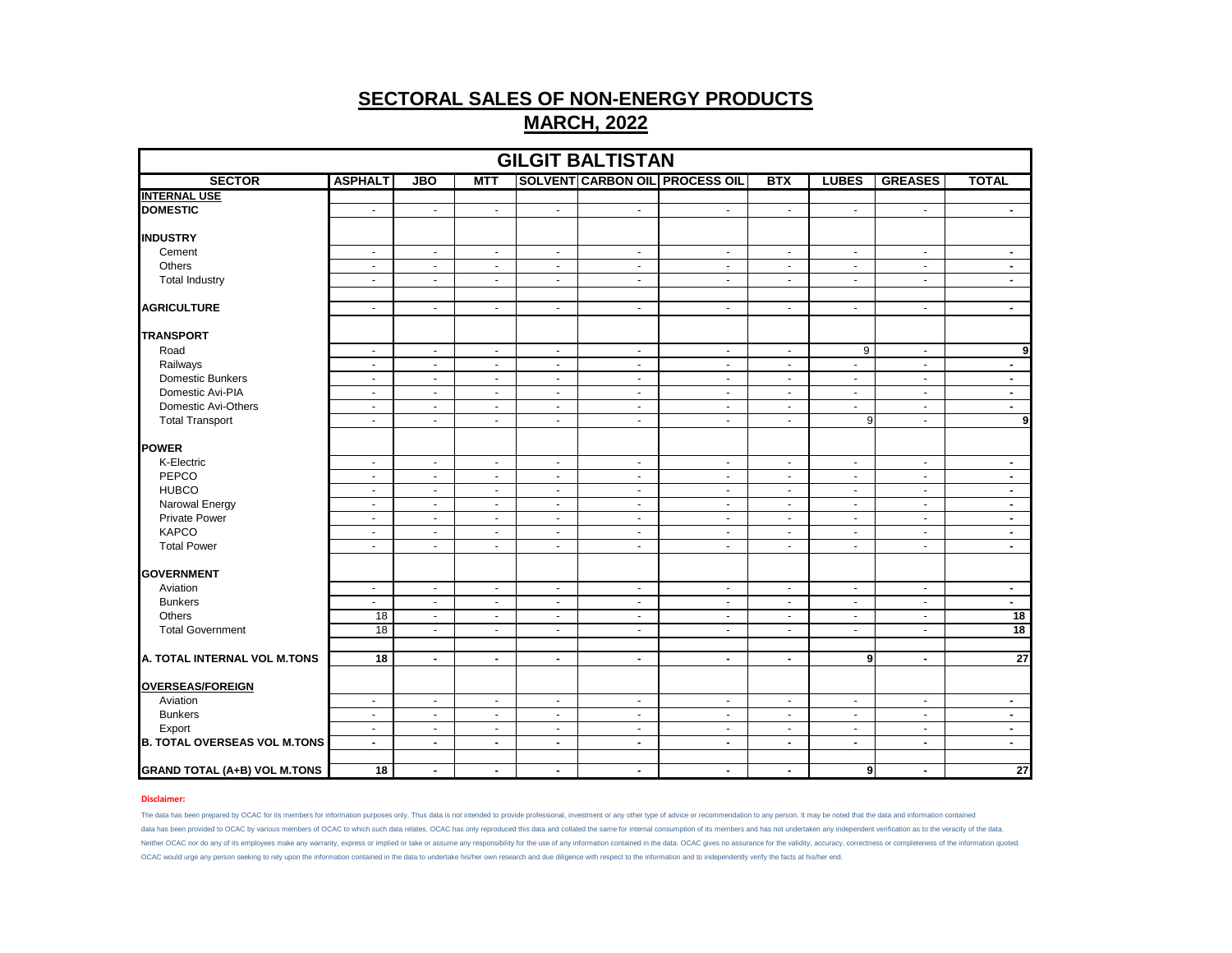| <b>AZAD KASHMIR</b>                 |                          |                          |                |                |                             |                                       |                |                          |                          |                         |
|-------------------------------------|--------------------------|--------------------------|----------------|----------------|-----------------------------|---------------------------------------|----------------|--------------------------|--------------------------|-------------------------|
| <b>SECTOR</b>                       | <b>ASPHALT</b>           | <b>JBO</b>               | <b>MTT</b>     |                |                             | <b>SOLVENT CARBON OIL PROCESS OIL</b> | <b>BTX</b>     | <b>LUBES</b>             | <b>GREASES</b>           | <b>TOTAL</b>            |
| <b>INTERNAL USE</b>                 |                          |                          |                |                |                             |                                       |                |                          |                          |                         |
| <b>DOMESTIC</b>                     | $\sim$                   | $\blacksquare$           | $\blacksquare$ | $\sim$         | $\mathcal{L}_{\mathcal{A}}$ | $\sim$                                | $\sim$         | $\sim$                   | $\sim$                   | $\sim$                  |
|                                     |                          |                          |                |                |                             |                                       |                |                          |                          |                         |
| <b>INDUSTRY</b>                     |                          |                          |                |                |                             |                                       |                |                          |                          |                         |
| Cement                              | $\blacksquare$           | $\sim$                   | $\blacksquare$ | $\sim$         | $\blacksquare$              | $\blacksquare$                        | $\sim$         | $\blacksquare$           | $\blacksquare$           | $\sim$                  |
| Others                              | $\sim$                   | $\blacksquare$           | $\sim$         | $\blacksquare$ | $\blacksquare$              | $\blacksquare$                        | $\sim$         | 3                        | $\sim$                   | $\mathbf 3$             |
| <b>Total Industry</b>               | $\overline{\phantom{a}}$ | $\overline{\phantom{a}}$ | $\blacksquare$ | $\blacksquare$ | $\blacksquare$              | $\blacksquare$                        | $\blacksquare$ | 3                        | $\overline{a}$           | $\overline{\mathbf{3}}$ |
|                                     |                          |                          |                |                |                             |                                       |                |                          |                          |                         |
| <b>AGRICULTURE</b>                  | $\omega$                 | $\blacksquare$           | $\sim$         | $\blacksquare$ | $\blacksquare$              | $\blacksquare$                        | $\sim$         | $\blacksquare$           | $\blacksquare$           | $\sim$                  |
| <b>TRANSPORT</b>                    |                          |                          |                |                |                             |                                       |                |                          |                          |                         |
| Road                                | $\omega$                 | $\omega$                 | $\sim$         | $\sim$         | $\blacksquare$              | $\blacksquare$                        | $\sim$         | 44                       | $\sim$                   | 44                      |
| Railways                            | $\sim$                   | $\blacksquare$           | $\blacksquare$ | $\blacksquare$ | $\blacksquare$              | $\blacksquare$                        | $\blacksquare$ | $\blacksquare$           | $\blacksquare$           | $\blacksquare$          |
| Domestic Bunkers                    | $\sim$                   | $\sim$                   | $\sim$         | $\sim$         | $\mathcal{L}_{\mathcal{A}}$ | $\blacksquare$                        | $\sim$         | $\blacksquare$           | $\sim$                   | $\sim$                  |
| Domestic Avi-PIA                    | $\sim$                   | $\omega$                 | $\omega$       | $\blacksquare$ | $\blacksquare$              | $\blacksquare$                        | $\blacksquare$ | $\blacksquare$           | $\sim$                   | $\blacksquare$          |
| Domestic Avi-Others                 | $\blacksquare$           | $\blacksquare$           | $\blacksquare$ | $\blacksquare$ | $\blacksquare$              | $\blacksquare$                        | $\blacksquare$ | $\blacksquare$           | $\blacksquare$           | $\blacksquare$          |
| <b>Total Transport</b>              | $\sim$                   | $\blacksquare$           | $\sim$         | $\omega$       | $\mathcal{L}_{\mathcal{A}}$ | $\blacksquare$                        | $\blacksquare$ | 44                       | $\blacksquare$           | 44                      |
|                                     |                          |                          |                |                |                             |                                       |                |                          |                          |                         |
| <b>POWER</b>                        |                          |                          |                |                |                             |                                       |                |                          |                          |                         |
| K-Electric                          | $\blacksquare$           | $\blacksquare$           | $\sim$         | $\sim$         | $\blacksquare$              | $\blacksquare$                        | $\sim$         | $\blacksquare$           | $\blacksquare$           | $\sim$                  |
| PEPCO                               | $\sim$                   | $\blacksquare$           | $\sim$         | $\blacksquare$ | $\blacksquare$              | $\blacksquare$                        | $\sim$         | $\blacksquare$           | $\blacksquare$           | $\sim$                  |
| <b>HUBCO</b>                        | $\blacksquare$           | $\blacksquare$           | $\blacksquare$ | $\blacksquare$ | $\blacksquare$              | $\blacksquare$                        | $\blacksquare$ | $\blacksquare$           | $\blacksquare$           | $\blacksquare$          |
| Narowal Energy                      | $\sim$                   | $\blacksquare$           | $\sim$         | $\sim$         | $\sim$                      | $\blacksquare$                        | $\sim$         | $\sim$                   | $\sim$                   | $\sim$                  |
| <b>Private Power</b>                | $\sim$                   | $\blacksquare$           | $\sim$         | $\blacksquare$ | $\blacksquare$              | $\blacksquare$                        | $\blacksquare$ | $\sim$                   | $\sim$                   | $\blacksquare$          |
| <b>KAPCO</b>                        | $\sim$                   | $\blacksquare$           | $\sim$         | $\blacksquare$ | $\blacksquare$              | $\blacksquare$                        | $\sim$         | $\blacksquare$           | $\blacksquare$           | $\blacksquare$          |
| <b>Total Power</b>                  | $\sim$                   | $\blacksquare$           | $\sim$         | $\sim$         | $\blacksquare$              | $\blacksquare$                        | $\sim$         | $\blacksquare$           | $\blacksquare$           | $\sim$                  |
|                                     |                          |                          |                |                |                             |                                       |                |                          |                          |                         |
| <b>GOVERNMENT</b>                   |                          |                          |                |                |                             |                                       |                |                          |                          |                         |
| Aviation                            | $\blacksquare$           | $\blacksquare$           | $\blacksquare$ | $\sim$         | $\blacksquare$              | $\blacksquare$                        | $\sim$         | $\blacksquare$           | $\blacksquare$           | $\sim$                  |
| <b>Bunkers</b>                      | $\sim$                   | $\blacksquare$           | $\sim$         | $\blacksquare$ | $\blacksquare$              | $\blacksquare$                        | $\sim$         | $\overline{\phantom{a}}$ | $\blacksquare$           | $\blacksquare$          |
| <b>Others</b>                       | 987                      | $\blacksquare$           | $\blacksquare$ | $\blacksquare$ | $\blacksquare$              | $\blacksquare$                        | $\blacksquare$ | $\blacksquare$           | $\overline{\phantom{a}}$ | 987                     |
| <b>Total Government</b>             | 987                      | $\blacksquare$           | $\sim$         | $\sim$         | $\mathcal{L}_{\mathcal{A}}$ | $\blacksquare$                        | $\sim$         | $\blacksquare$           | $\blacksquare$           | 987                     |
|                                     |                          |                          |                |                |                             |                                       |                |                          |                          |                         |
| A. TOTAL INTERNAL VOL M.TONS        | 987                      | $\blacksquare$           | $\blacksquare$ | $\blacksquare$ | $\blacksquare$              | $\blacksquare$                        | $\blacksquare$ | 47                       | ۰.                       | 1,034                   |
| <b>OVERSEAS/FOREIGN</b>             |                          |                          |                |                |                             |                                       |                |                          |                          |                         |
| Aviation                            | $\blacksquare$           | $\blacksquare$           | $\blacksquare$ | $\blacksquare$ | $\sim$                      | $\blacksquare$                        | $\blacksquare$ | $\blacksquare$           | $\blacksquare$           | $\blacksquare$          |
| <b>Bunkers</b>                      | $\sim$                   | $\sim$                   | $\sim$         | $\sim$         | $\mathcal{L}_{\mathcal{A}}$ | $\blacksquare$                        | $\sim$         | $\blacksquare$           | $\sim$                   | $\sim$                  |
| Export                              | $\sim$                   | $\sim$                   | $\sim$         | $\blacksquare$ | $\blacksquare$              | $\blacksquare$                        | $\sim$         | $\blacksquare$           | $\sim$                   | $\blacksquare$          |
| <b>B. TOTAL OVERSEAS VOL M.TONS</b> | $\sim$                   | $\blacksquare$           | $\blacksquare$ | $\sim$         | $\blacksquare$              | $\blacksquare$                        | $\blacksquare$ | $\blacksquare$           | $\blacksquare$           |                         |
|                                     |                          |                          |                |                |                             |                                       |                |                          |                          |                         |
| <b>GRAND TOTAL (A+B) VOL M.TONS</b> | 987                      | $\blacksquare$           | $\blacksquare$ | $\blacksquare$ | $\blacksquare$              | $\blacksquare$                        | $\blacksquare$ | 47                       | $\blacksquare$           | 1,034                   |

## **Disclaimer:**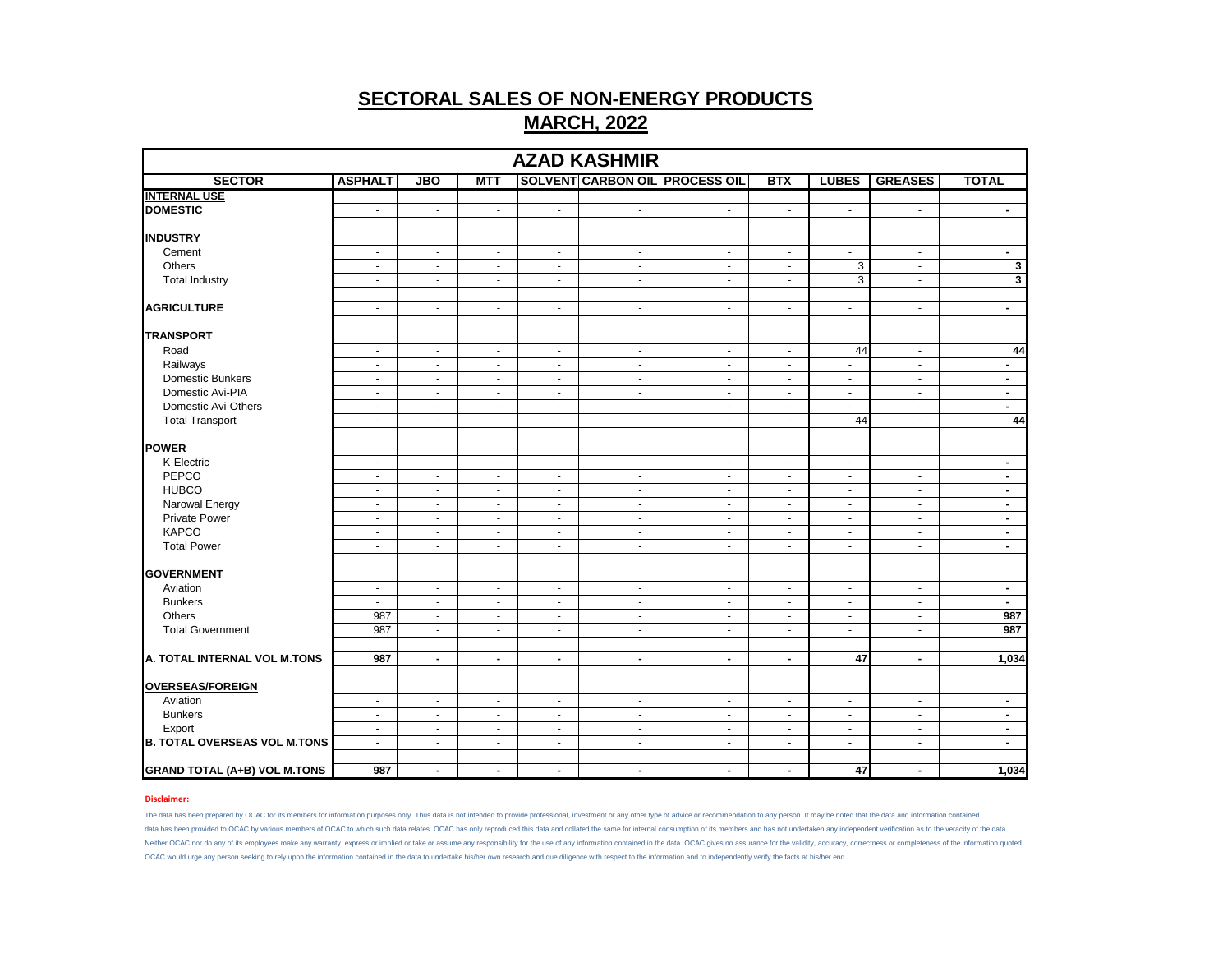| <b>FATA</b>                         |                          |                          |                |                             |                          |                                       |                |                |                          |                         |  |
|-------------------------------------|--------------------------|--------------------------|----------------|-----------------------------|--------------------------|---------------------------------------|----------------|----------------|--------------------------|-------------------------|--|
| <b>SECTOR</b>                       | <b>ASPHALT</b>           | <b>JBO</b>               | <b>MTT</b>     |                             |                          | <b>SOLVENT CARBON OIL PROCESS OIL</b> | <b>BTX</b>     | <b>LUBES</b>   | <b>GREASES</b>           | <b>TOTAL</b>            |  |
| <b>INTERNAL USE</b>                 |                          |                          |                |                             |                          |                                       |                |                |                          |                         |  |
| <b>DOMESTIC</b>                     | $\sim$                   | $\blacksquare$           | $\omega$       | $\mathcal{L}_{\mathcal{A}}$ | $\sim$                   | $\blacksquare$                        | $\blacksquare$ | $\blacksquare$ | $\sim$                   | $\blacksquare$          |  |
| <b>INDUSTRY</b>                     |                          |                          |                |                             |                          |                                       |                |                |                          |                         |  |
| Cement                              | $\sim$                   | $\blacksquare$           | $\sim$         | $\blacksquare$              | $\sim$                   | $\blacksquare$                        | $\sim$         | $\omega$       | $\sim$                   | $\blacksquare$          |  |
| Others                              | $\overline{\phantom{a}}$ | $\sim$                   | $\blacksquare$ | $\sim$                      | $\overline{\phantom{a}}$ | $\overline{\phantom{a}}$              | $\blacksquare$ | 3              | $\sim$                   | $\mathbf{3}$            |  |
| <b>Total Industry</b>               | $\blacksquare$           | $\blacksquare$           | $\sim$         | $\sim$                      | $\mathbf{u}$             | $\blacksquare$                        | $\sim$         | $\overline{3}$ | $\overline{\phantom{a}}$ | $\mathbf{3}$            |  |
| <b>AGRICULTURE</b>                  | $\blacksquare$           | $\blacksquare$           | $\blacksquare$ | $\blacksquare$              | $\blacksquare$           | $\blacksquare$                        | $\blacksquare$ | $\blacksquare$ | $\blacksquare$           | $\blacksquare$          |  |
| <b>TRANSPORT</b>                    |                          |                          |                |                             |                          |                                       |                |                |                          |                         |  |
| Road                                | $\sim$                   | $\omega$                 | $\sim$         | $\sim$                      | $\omega$                 | $\blacksquare$                        | $\sim$         | $\omega$       | $\sim$                   | $\blacksquare$          |  |
| Railways                            | $\blacksquare$           | $\blacksquare$           | $\blacksquare$ | $\sim$                      | $\blacksquare$           | $\blacksquare$                        | $\sim$         | $\blacksquare$ | $\sim$                   | $\blacksquare$          |  |
| Domestic Bunkers                    | $\sim$                   | $\blacksquare$           | $\sim$         | $\sim$                      | $\sim$                   | $\blacksquare$                        | $\blacksquare$ | $\blacksquare$ | $\sim$                   | $\sim$                  |  |
| Domestic Avi-PIA                    | $\sim$                   | $\omega$                 | $\sim$         | $\sim$                      | $\blacksquare$           | $\blacksquare$                        | $\blacksquare$ | $\blacksquare$ | $\sim$                   | $\blacksquare$          |  |
| Domestic Avi-Others                 | $\blacksquare$           | $\blacksquare$           | $\blacksquare$ | $\blacksquare$              | $\blacksquare$           | $\blacksquare$                        | $\blacksquare$ | $\blacksquare$ | $\sim$                   | $\blacksquare$          |  |
| <b>Total Transport</b>              | $\blacksquare$           | $\blacksquare$           | $\sim$         | $\omega$                    | $\sim$                   | $\overline{\phantom{a}}$              | $\omega$       | $\omega$       | $\sim$                   | $\sim$                  |  |
| <b>POWER</b>                        |                          |                          |                |                             |                          |                                       |                |                |                          |                         |  |
| K-Electric                          | $\blacksquare$           | $\blacksquare$           | $\sim$         | $\sim$                      | $\sim$                   | $\blacksquare$                        | $\sigma$       | $\bullet$      | $\sim$                   | $\sim$                  |  |
| PEPCO                               | $\blacksquare$           | $\blacksquare$           | $\blacksquare$ | $\blacksquare$              | $\sim$                   | $\blacksquare$                        | $\blacksquare$ | $\blacksquare$ | $\sim$                   | $\sim$                  |  |
| <b>HUBCO</b>                        | $\omega$                 | $\omega$                 | $\mathbf{r}$   | $\sim$                      | $\mathbf{r}$             | $\mathbf{r}$                          | $\omega$       | $\sim$         | $\sim$                   | $\blacksquare$          |  |
| Narowal Energy                      | $\sim$                   | $\blacksquare$           | $\sim$         | $\sim$                      | $\sim$                   | $\overline{\phantom{a}}$              | $\sim$         | $\blacksquare$ | $\sim$                   | $\sim$                  |  |
| <b>Private Power</b>                | $\blacksquare$           | $\overline{\phantom{a}}$ | $\sim$         | $\blacksquare$              | $\blacksquare$           | $\mathbf{r}$                          | $\sim$         | $\blacksquare$ | $\sim$                   | $\blacksquare$          |  |
| <b>KAPCO</b>                        | $\sim$                   | $\overline{\phantom{a}}$ | $\blacksquare$ | $\sim$                      | $\sim$                   | $\mathbf{r}$                          | $\blacksquare$ | $\blacksquare$ | $\sim$                   | $\blacksquare$          |  |
| <b>Total Power</b>                  | $\blacksquare$           | $\blacksquare$           | $\blacksquare$ | $\blacksquare$              | $\blacksquare$           | $\overline{\phantom{a}}$              | $\sim$         | $\blacksquare$ | $\sim$                   | $\sim$                  |  |
| <b>GOVERNMENT</b>                   |                          |                          |                |                             |                          |                                       |                |                |                          |                         |  |
| Aviation                            | $\sim$                   | $\blacksquare$           | $\sim$         | $\blacksquare$              | $\blacksquare$           | $\blacksquare$                        | $\sim$         | $\blacksquare$ | $\sim$                   | $\sim$                  |  |
| <b>Bunkers</b>                      | $\blacksquare$           | $\blacksquare$           | $\sim$         | $\blacksquare$              | $\blacksquare$           | $\mathbf{r}$                          | $\blacksquare$ | $\blacksquare$ | $\sim$                   | $\sim$                  |  |
| Others                              | $\sim$                   | $\blacksquare$           | $\blacksquare$ | $\blacksquare$              | $\omega$                 | $\blacksquare$                        | $\blacksquare$ | $\blacksquare$ | $\sim$                   | $\blacksquare$          |  |
| <b>Total Government</b>             | $\blacksquare$           | $\omega$                 | $\sim$         | $\omega$                    | $\blacksquare$           | $\blacksquare$                        | $\blacksquare$ | $\omega$       | $\sim$                   | $\blacksquare$          |  |
|                                     |                          |                          |                |                             |                          |                                       |                |                |                          |                         |  |
| A. TOTAL INTERNAL VOL M.TONS        | $\blacksquare$           | $\blacksquare$           | $\blacksquare$ | $\blacksquare$              | $\blacksquare$           | $\blacksquare$                        | $\blacksquare$ | 3              | $\blacksquare$           | $\mathbf{3}$            |  |
| <b>OVERSEAS/FOREIGN</b>             |                          |                          |                |                             |                          |                                       |                |                |                          |                         |  |
| Aviation                            | $\sim$                   | $\blacksquare$           | $\omega$       | $\omega$                    | $\omega$                 | $\sim$                                | $\omega$       | $\omega$       | $\sim$                   | $\blacksquare$          |  |
| <b>Bunkers</b>                      | $\blacksquare$           | $\blacksquare$           | $\blacksquare$ | $\blacksquare$              | $\sim$                   | $\blacksquare$                        | $\blacksquare$ | $\blacksquare$ | $\sim$                   | $\blacksquare$          |  |
| Export                              | $\sim$                   | $\blacksquare$           | $\sim$         | $\blacksquare$              | $\sim$                   | $\overline{\phantom{a}}$              | $\blacksquare$ | $\blacksquare$ | $\sim$                   | $\sim$                  |  |
| <b>B. TOTAL OVERSEAS VOL M.TONS</b> | $\sim$                   | $\blacksquare$           | $\sim$         | $\blacksquare$              | $\sim$                   | $\blacksquare$                        | $\blacksquare$ | $\blacksquare$ | $\sim$                   | $\sim$                  |  |
| <b>GRAND TOTAL (A+B) VOL M.TONS</b> | $\blacksquare$           | $\sim$                   | $\blacksquare$ | $\blacksquare$              | $\blacksquare$           | $\blacksquare$                        | $\sim$         | 3              | $\blacksquare$           | $\overline{\mathbf{3}}$ |  |

## **Disclaimer:**